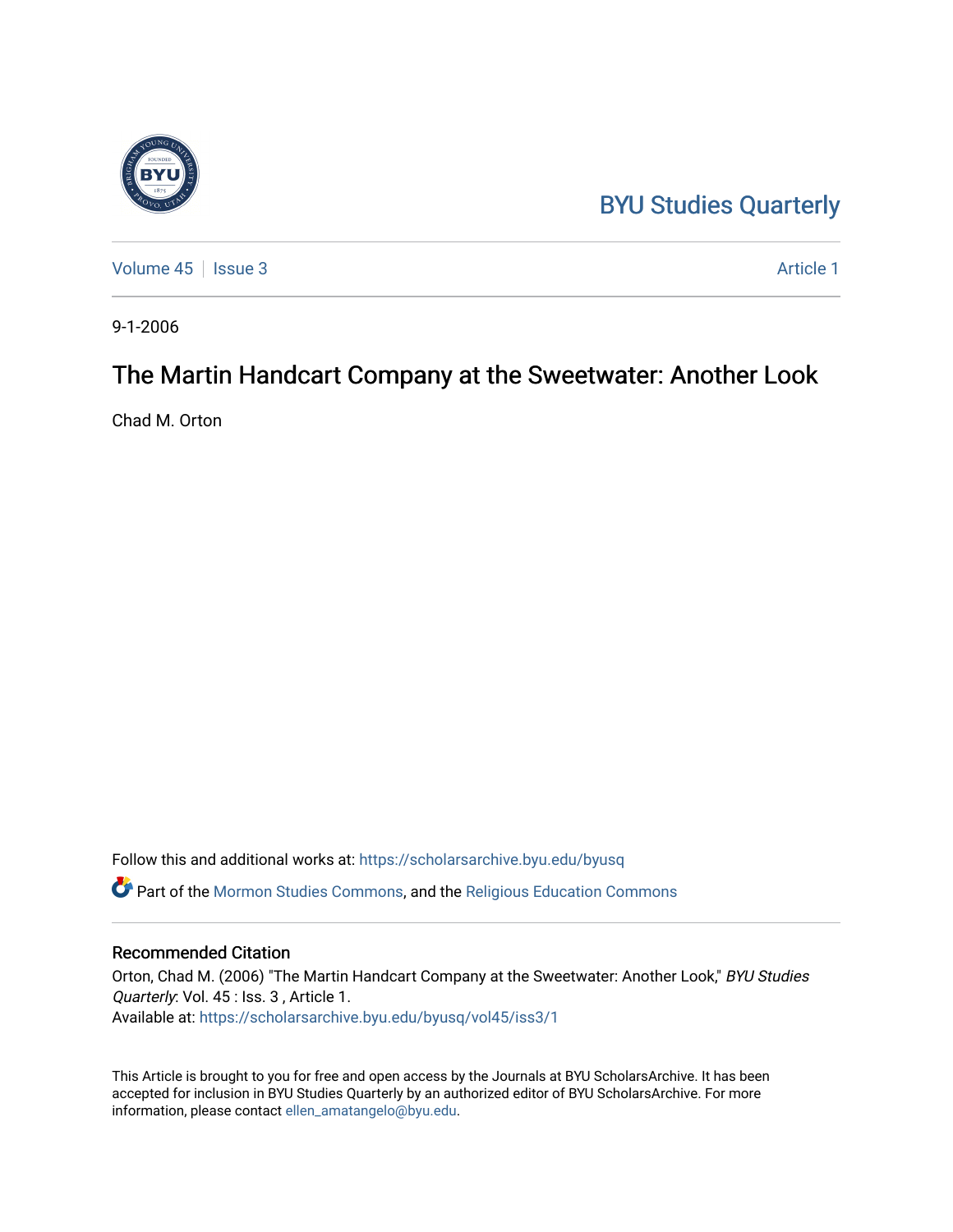

**The Sweetwater River.** On November 4, 1856, the Martin Company, assisted by members of the Grant rescue party, forded this river under extreme conditions of cold and wind. The rescuers' names have been immortalized for the heroics performed that day for the company. After crossing the river, the company made its way to a shetered cove, which became known as Martin's Cove. The cove is a half mile behind the photographer's position here. The photograph looks to the east, with Devil's Gate two miles away and slightly to the left. Courtesy Howard A. Christy.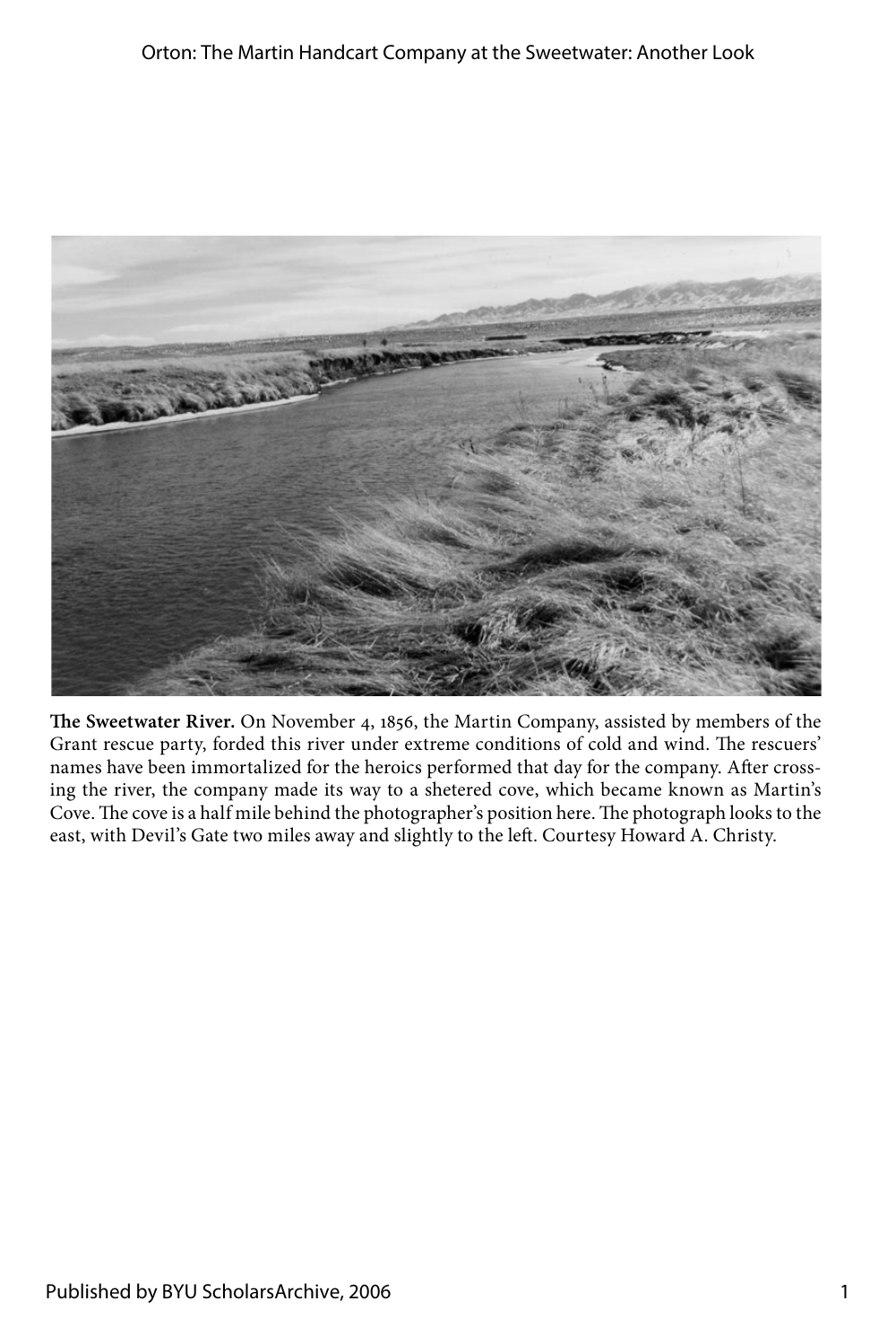# **The Martin Handcart Company at the Sweetwater**

Another Look

*Chad M. Orton*

n November 4, 1856, members of the beleaguered Martin Handcart Company reached the Sweetwater River. More than two weeks earlier, on October 19, the day an early winter storm overtook the company, these same handcart pioneers had forded the Platte River. "Very trying in consequence of its width and the cold weather," James Bleak wrote of that experience.<sup>1</sup> Now after sixteen days' exposure to snow and relentless cold, the company faced the challenge of another river crossing. The thought of fording the relatively shallow but freezing-cold river was more than many weak and frozen pioneers could bear.<sup>2</sup> One member of the company, who was "much worn down," upon reaching the river

asked in a plaintive tone, "Have we got to go across there?" On being answered yes, he was so much affected that he was completely overcome.

The passage of the Sweetwater at this point was a severe operation to many of the company. . . . It was the last ford that the emigrants waded over. The water was not less than two feet deep, perhaps a little more in the deepest parts, but it was intensely cold. The ice was three or four inches thick, and the bottom of the river muddy or sandy. I forget exactly how wide the stream was there, but I think thirty or forty yards. It seemed a good deal wider than that to those who pulled their handcarts through it. (J. J. [John Jaques], "Some Reminiscences," *Salt Lake Daily Herald,* December 15, 1878, 1)

https://scholarsarchive.byu.edu/byusq/vol45/iss3/1

<sup>.</sup> James G. Bleak, Journal, October 19, 1856, holograph, Church Archives, The Church of Jesus Christ of Latter-day Saints, Salt Lake City (hereafter cited as Church Archives).

<sup>.</sup> John Jaques, who came to Utah in the Martin Company, left a vivid description of the spot where the company forded the Sweetwater: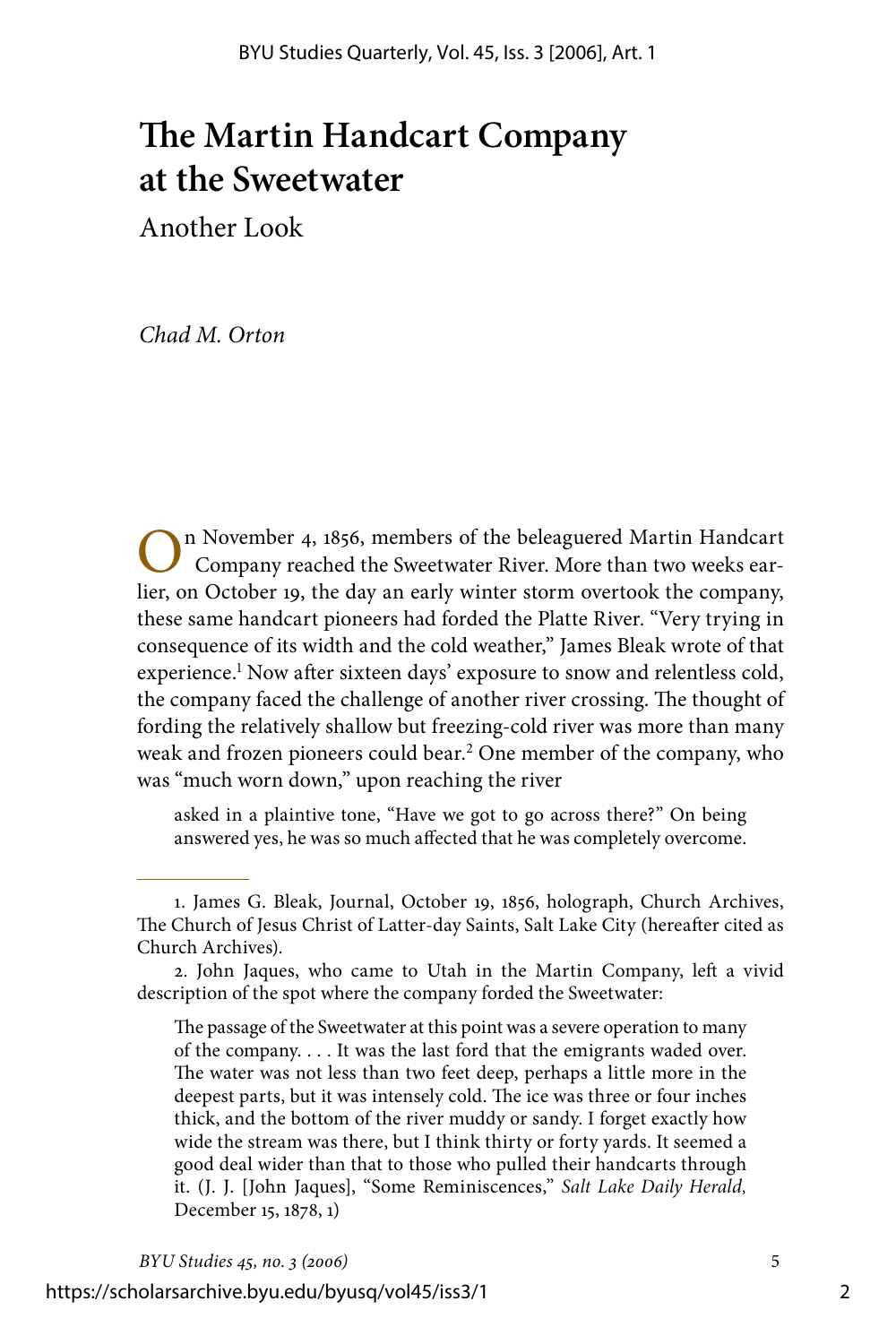#### **Chad M. Orton**

The 1856 rescue of the Willie and Martin handcart companies and the Hunt and Hodgetts wagon companies by a virtual army of modern day good Samaritans is one of the great stories of both LDS and Western U.S. history. Because of the quick action of Brigham Young and the willingness of individuals to answer the clarion call of a prophet, the number of deaths in these companies resulting from the early winter storms that trapped them hundreds of miles from their destination was greatly reduced.



Few stories of this massive rescue effort have captured the hearts of Latter-day Saints like the story of rescuers from the Salt Lake Valley carrying members of the Martin Company across the Sweetwater River. The thought of individuals risking their health and possibly their lives by spending an extended period of time in a freezing and ice filled river to assist virtual strangers who had become physically and emotionally drained by what they had endured is both touching and inspiring.

Like so many, I was first introduced to the Sweetwater crossing through the best-known account of these heroics, which is particularly moving because of its powerful simplicity. Over time, I learned of other accounts and documents that also had bearing on this frequently told story. Taken together these sources present a new, more accurate view of this event. Although not the only remarkable story associated with the rescue, the Martin Company's crossing of the Sweetwater serves as a reminder that for an extended period of time countless individuals demonstrated the best of human nature under extremely adverse conditions.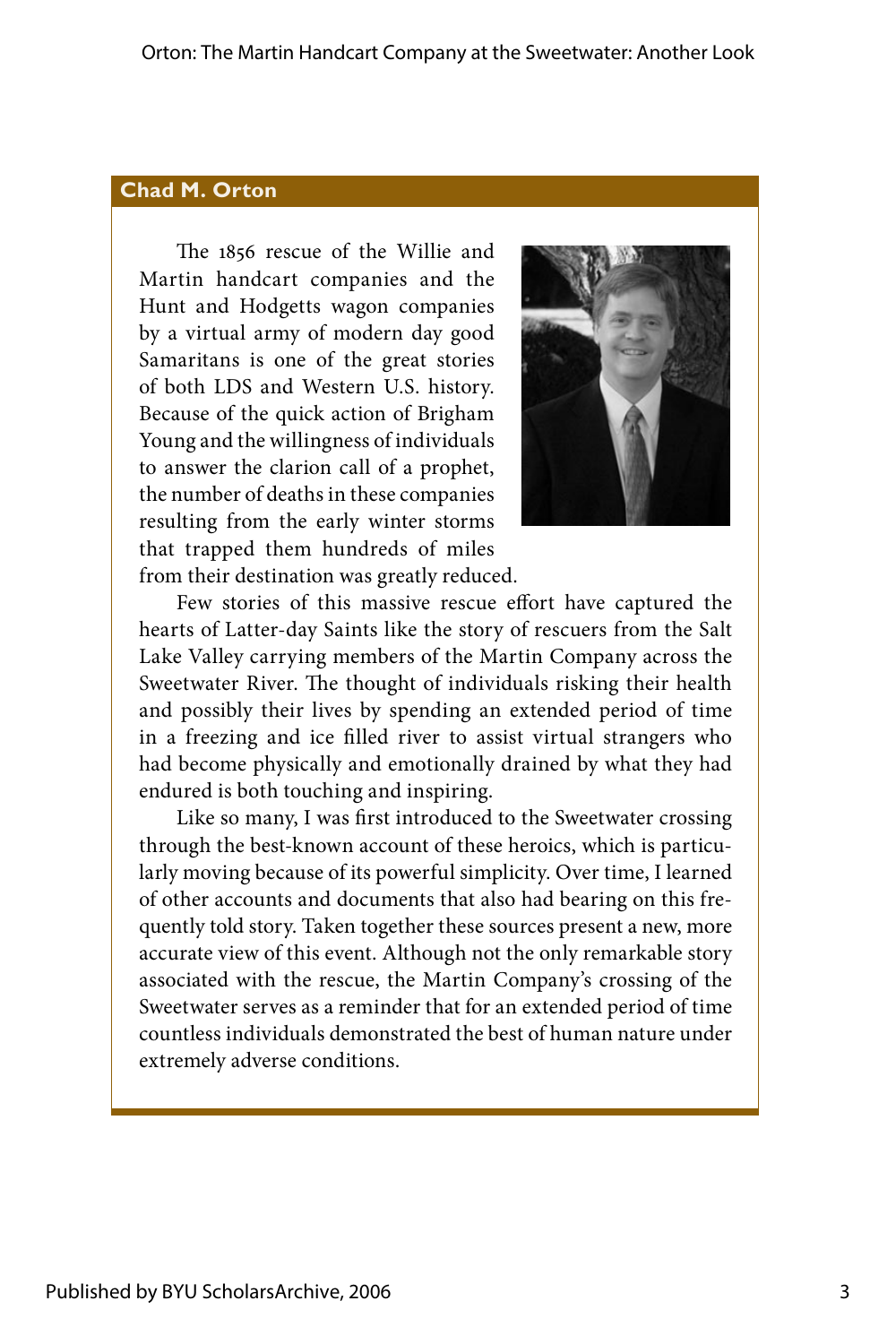

**Panorama of the Sweetwater River.** The river's meandering course demonstrates why the Martin Handcart Company had already crossed the Sweetwater five times before undertaking a sixth crossing during an early winter storm. Courtesy Howard A. Christy.

That was the last straw. His fortitude and manhood gave way. He exclaimed, "O Dear? I can't go through that," and burst into tears. His wife, who was by his side, had the stouter heart of the two at that juncture, and she said soothingly, "Don't cry, Jimmy. I'll pull the handcart for you."

This emigrant and his wife, however, were spared the additional trial of having to wade the ice-filled river. Members of a relief party that had

Although the Sweetwater is only thirty to forty feet wide where the Martin Company crossed, they were not able to go directly across as the ford of the river necessitated a diagonal crossing. The company entered at a low spot in the bank, angled across to another low spot, then exited. Jaques noted, "It was easy enough to go into the river, but not so easy to pull across it and get out again. The way of the ford was to go into the river a few yards, then turn to the right down stream a distance, perhaps forty or fifty yards, and then turn to the left and made for the opposite bank." Jaques, "Some Reminiscences," December 15, 1878, 1.

Josiah Rogerson, who was a teenager during the journey, later wrote: "The creek here was at least two rods wide, and from two to three feet deep, with plenty of ice and snow, so as to carve the recollection forever in the minds of all that waded that stream." Josiah Rogerson, "Martin's Handcart Company, 1856," *Salt Lake Daily Herald,* November 24, 1907, magazine section, 8.

<sup>.</sup> Jaques, "Some Reminiscences," December 15, 1878, 1.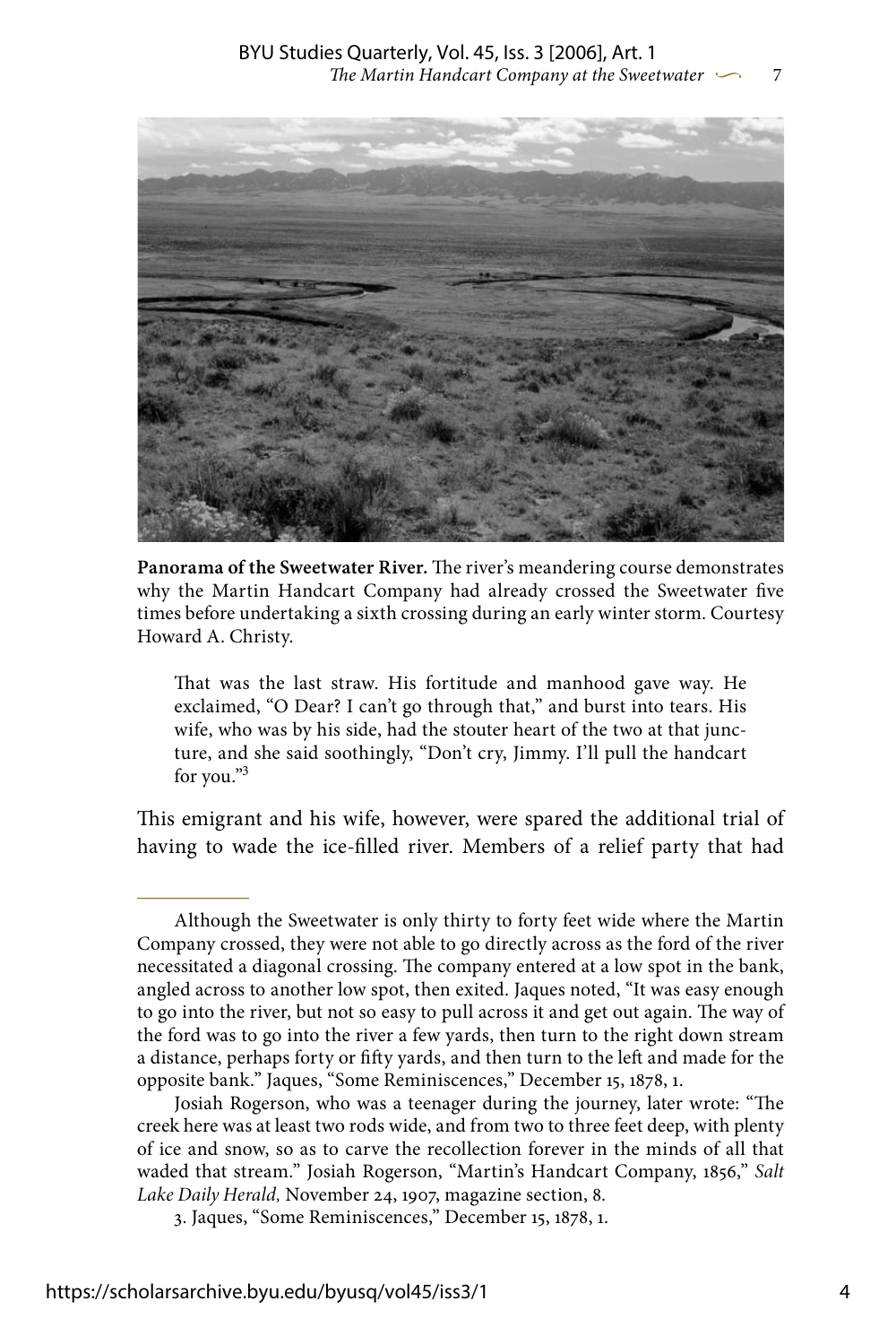arrived a few days earlier from the Salt Lake Valley were at the river to assist the Martin Company across.

The best-known account of the crossing of that cold November day was written by Solomon F. Kimball:

After they [Martin Company] had given up in despair, after all hopes had vanished, after every apparent avenue of escape seemed closed, three eighteen-year-old boys belonging to the relief party came to the rescue, and to the astonishment of all who saw, carried nearly every member of the illfated handcart company across the snowbound stream. The strain was so terrible, and the exposure so great, that in later years all the boys died from the effects of it. When President Brigham Young heard of this heroic act, he wept like a child, and later declared publicly, "that act alone will ensure C. Allen Huntington, George W. Grant and David P. Kimball an everlasting salvation in the Celestial Kingdom of God, worlds without end."

While Solomon Kimball left a moving description of a truly heroic act, his is not the only account of the rescue. These various accounts, which include both published and unpublished statements, frequently differ regarding specific details. Taken together, however, they present a fairly unified view of the heroics on November 4, 1856.

Because Solomon Kimball did not have access to all the records available today, he did not get every detail exactly right when he told the story. However, because he made the effort, the Sweetwater crossing continues to receive the attention it deserves and continues to be a source of inspiration to those who know about what has been called "a deed of especial valor."

The evidence indicates that more than three rescuers braved the icy water that day. Of those positively identified as being involved in the Sweetwater crossing, none were exactly eighteen. Although these rescuers helped a great many of the handcart pioneers across the river, they carried only a portion of the company across. While some of these rescuers complained of health problems that resulted from the experience, most lived long and active lives that terminated in deaths that cannot be definitively attributed to their exposure to the icy water that day.

<sup>.</sup> Solomon F. Kimball, "Belated Emigrants of 1856," *Improvement Era* 17, no. 4 (February 1914): 288. Solomon Kimball, who was nine at the time of the Martin Company, was the younger brother of one of the rescuers, David P. Kimball.

<sup>. &</sup>quot;Gen. Kimball Is Called by Death," *Salt Lake Herald,* December 31, 1907, 12.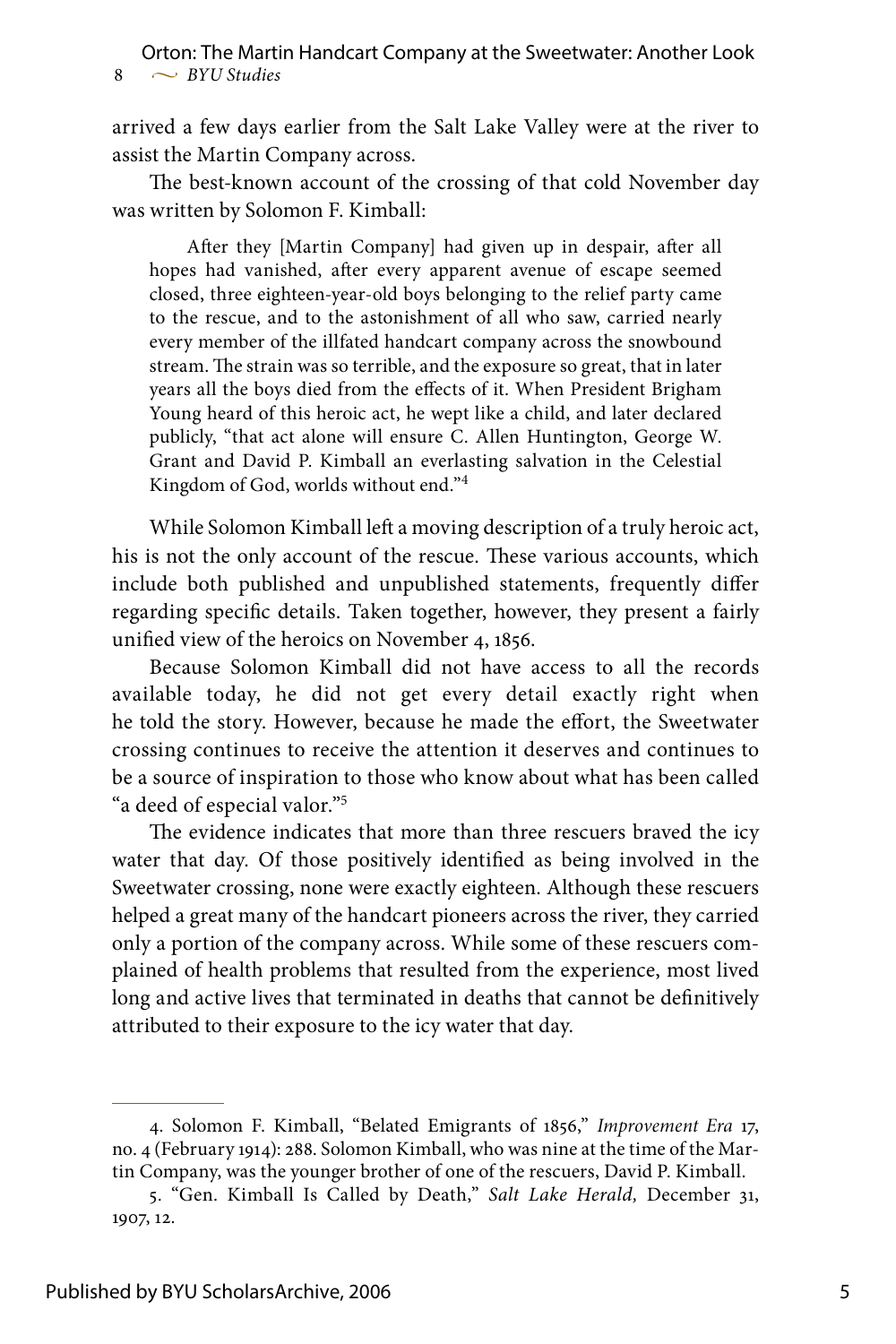The underlying meaning of the statement attributed to Brigham Young—publicly promising rescuers eternal life for this one act alone—is not entirely evident. Because there are no contemporary records of this statement, it needs to be examined in terms of both what was being said around the time of the rescue and in terms of gospel principles. Brigham Young did publicly associate exaltation with the effort to rescue the stranded pioneer companies, as did Heber C. Kimball, who publicly praised by name two who helped at the Sweetwater. However, both Young and Kimball taught that the tie between the rescue and the celestial kingdom was conditional in that the individuals involved needed to meet established requirements that all Latter-day Saints must attain of living their religion and enduring to the end. Individuals should not be misled to believe that one heroic act on their part will guarantee exaltation in the celestial kingdom.

In a variant account of the Sweetwater crossing also written by Solomon Kimball, he reported Young's comments differently (discussed below). Rather than stating that Young promised eternal life, Kimball wrote that Young proclaimed that the rescuers would become immortalized for their heroics. This prophecy, written at a time when the Willie and Martin experience was widely seen only as a disaster, is not necessarily inconsistent with what Kimball wrote later and has come true primarily because he was willing to retell the story. As a result, he helped change the perception of Latter-day Saints concerning the handcarts and helped elevate the Willie and Martin story from simply a tragic event to one that demonstrated the triumph of the human spirit under adverse conditions.



**C. Allen Huntington** Courtesy LDS Church Archives, Salt Lake City, © Intellectual Reserve, Inc.



**George W. Grant** Courtesy LDS Church Archives, Salt Lake City, © Intellectual Reserve, Inc.



**David P. Kimball** Courtesy LDS Church Archives, Salt Lake City, © Intellectual Reserve, Inc.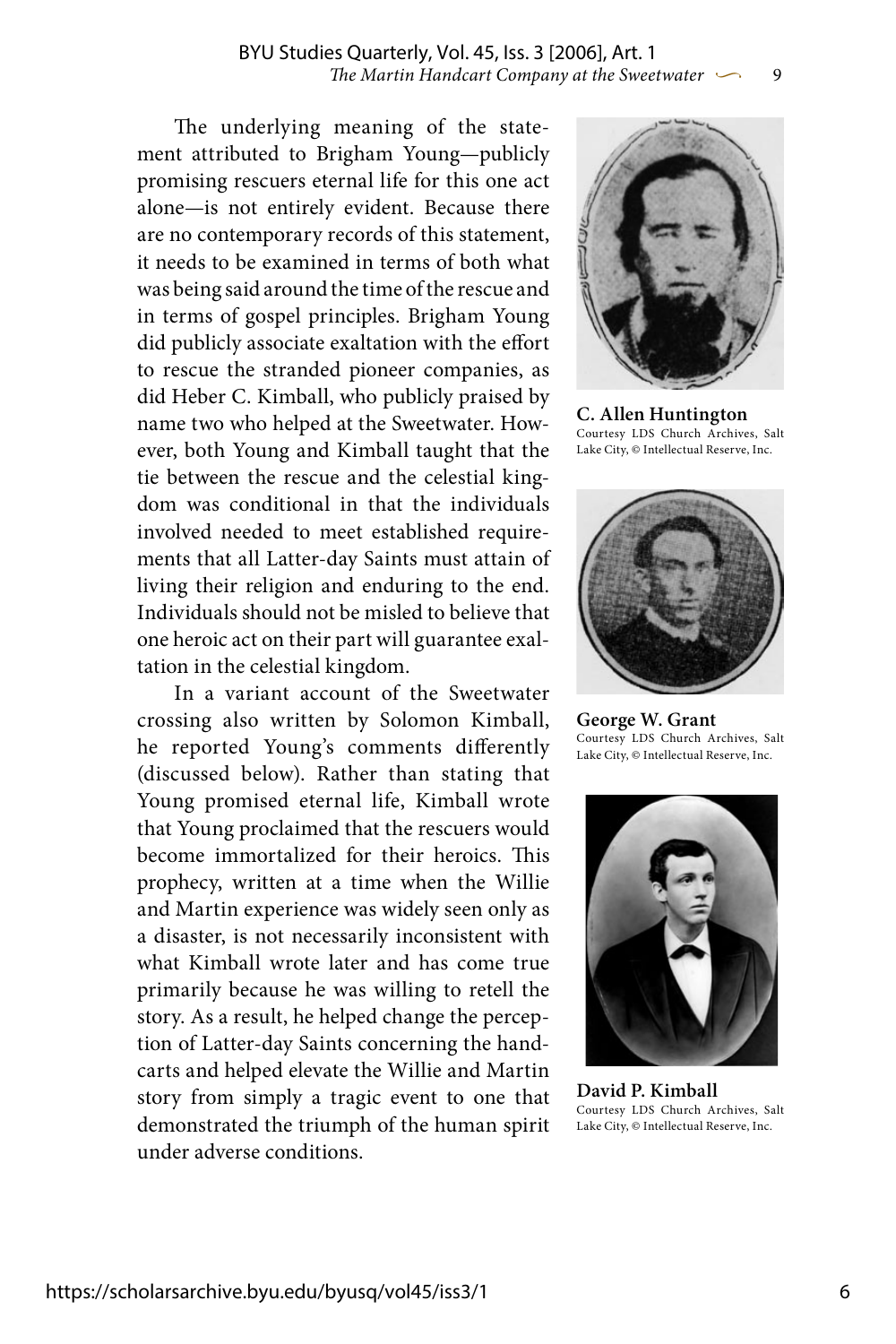### **How Many Rescuers Were There?**

Although Kimball mentioned three rescuers, it cannot be determined exactly how many men risked their lives and health to help the emigrants across the Sweetwater. Available information suggests there were more than three.

Martin Company member William Binder was imprecise about the number but later recalled that "several of the Valley brethren whose names I did not know laboured dilligently for hours." Binder's recollection of "several" rescuers is similar to that of another company member, John Jaques.

More than twenty years after the events, Jaques wrote the first published history of the Martin Company in a series of letters that appeared in the *Salt Lake Daily Herald* between December 1, 1878, and January 19, 1879. In his letter of December 14, 1878, Jaques discussed the Sweetwater crossing. Like Binder, he did not mention men by name, but he did try to identify two individuals. In addition to these two, Jaques reported that "several others" were involved. "A son of Heber C. Kimball and a son of George D. Grant, and I believe several others of the relief party, waded the river. . . . If I were certain of the names of all those brave waders I would insert them here."

A month later, on January 19, 1879, the *Herald* published Jaques's final article. "All things earthly have an end. So must these handcart papers, and this is the last of them," he wrote. Before closing his account, however, he revisited the Sweetwater crossing rescue. This time he provided something he did not have a month earlier—names of rescuers. While Jaques provided names, he noted that he did not know this information himself but was only recounting what he had been told. Rather than three individuals, Jaques mentioned four by name: "I am told that the 'boys' who waded the Sweetwater and carried the women and children across were D. P. Kimball, George W. Grant, Stephen W. Taylor, and C. A. Huntington."<sup>8</sup>

Kimball, Grant, Taylor, and Huntington were not the only members of the relief company with the Martin Company when it crossed the Sweetwater. They were part of a group of twenty-seven rescuers, according to Daniel W. Jones's published autobiography. "These are all the names that I remember, if there were any more I have been unable to find them," Jones

<sup>.</sup> William Binder, Reminiscences, [n.d.], holograph, 4, Church Archives.

<sup>.</sup> Jaques, "Some Reminiscences," December 15, 1878, 1**.**

<sup>.</sup> J. J. [John Jaques], "Some Reminiscences," *Salt Lake Daily Herald,* January 19, 1879, 1.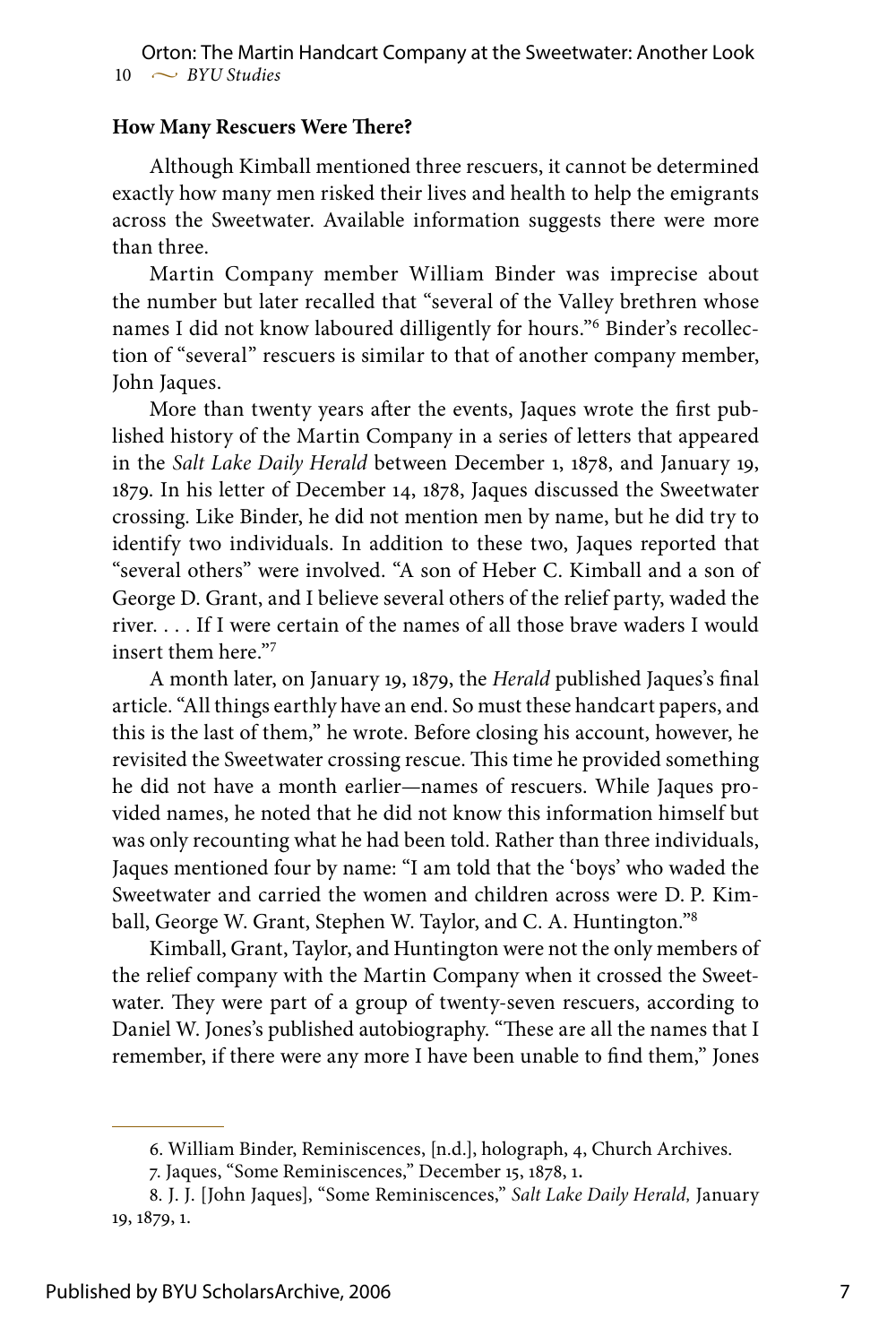

**George D. Grant** Courtesy LDS Church Archives, Salt Lake City, © Intellectual Reserve, Inc.



**William Broomhead** Courtesy LDS Church Archives, Salt Lake City, © Intellectual Reserve, Inc.



**Charles Franklin Decker** Courtesy LDS Church Archives, Salt Lake City, © Intellectual Reserve, Inc.



**Harvey Harris Cluff** Courtesy LDS Church Archives, Salt Lake City, © Intellectual Reserve, Inc.



**Robert T. Burton** Courtesy LDS Church Archives, Salt Lake City, © Intellectual Reserve, Inc.



**Stephen W. Taylor** Courtesy LDS Church Archives, Salt Lake City, © Intellectual Reserve, Inc.



**Ira Nebeker** Courtesy LDS Church Archives, Salt Lake City, © Intellectual Reserve, Inc.



**Thomas E. Ricks** Courtesy LDS Church Archives, Salt Lake City, © Intellectual Reserve, Inc.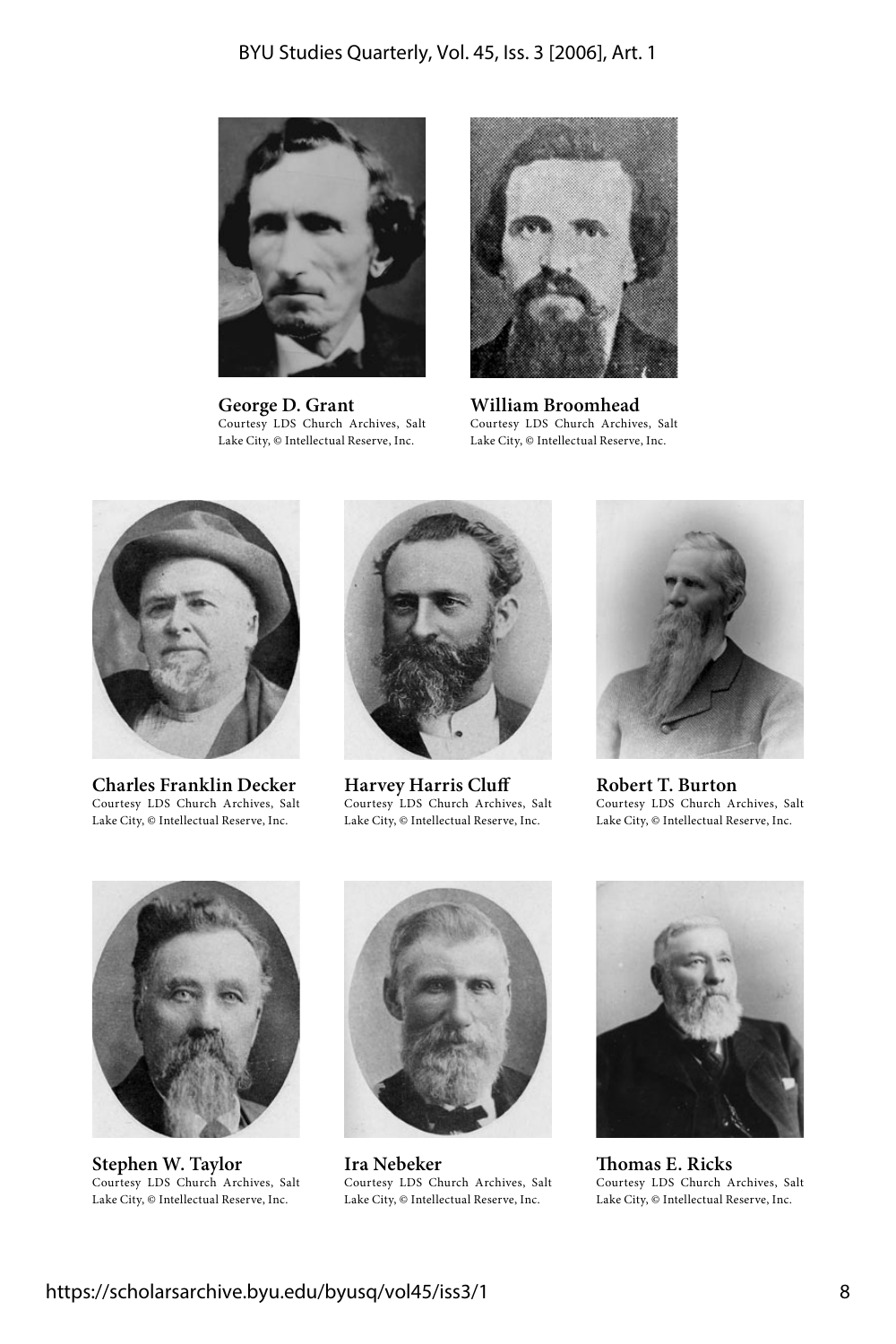wrote. While some members of the relief party remained behind to fulfill specific duties along the trail, Jones noted that "most of the [rescue] company" met the Martin "hand-cart company at Greasewood creek" several days prior to the Sweetwater crossing.<sup>10</sup>

Of the rescuers mentioned by Jones, eighteen have been positively identified as assisting the Martin Company on the day they crossed the Sweetwater, November 4, 1856: Thomas Alexander, William Broomhead, Robert Burton, Harvey Cluff, Charles Decker, George D. Grant, George W. Grant, Benjamin Hampton, C. Allen Huntington, Daniel W. Jones, David P. Kimball, Ira Nebeker, Joel Parrish, Edward Peck, Thomas Ricks, Stephen Taylor, Chauncey Webb, and Cyrus Wheelock.<sup>11</sup> Of the remaining nine, four are known to have been elsewhere fulfilling other assignments: Joseph A. Young and Abel Garr were heading back to Salt Lake with George D. Grant's written report to Brigham Young about the situation; William H. Kimball was with the Willie Handcart Company to assist its members; and Reddick Allred had remained at South Pass to guard a wagonload of flour. The whereabouts of the other five—Tom Bankhead, Amos Fairbanks, Charles Grey, Henry Goldsborough, and John R. Murdock—are not known for certain, although it is likely that they were the "few men" that Jones reported to have turned back with William Kimball to assist the Willie Company.<sup>12</sup>

Given the number of rescuers with the Martin Company at the time, it is not surprising that at least one more rescuer has been identified by name as also ferrying people across the river. A brief published biography of Ira Nebeker identifies him as another who helped at the Sweetwater: "In the fall of 1856 . . . he went with George D. Grant's company to the relief of the belated handcart immigrants . . . many times wading in the icy cold Sweetwater and carrying on his back enfeebled immigrants."13

<sup>.</sup> Daniel W. Jones, *Forty Years among the Indians. A True Yet Thrilling Narrative of the Author's Experiences among the Natives* (Salt Lake City: Juvenile Instructor Office, 1890), 63.

<sup>10.</sup> Jones, *Forty Years among the Indians,* 69.

<sup>11.</sup> Jones, *Forty Years among the Indians,* 63–65; Patience Loader Archer, Reminiscences [ca. 1890], Church Archives; William Broadhead, Diary, typescript, Church Archives; "Harvey Cluff's Account of the Rescue," as included in LeRoy R. Hafen and Ann W. Hafen, *Handcarts to Zion*; Robert Taylor Burtson, Diaries, Church Archives.

<sup>12.</sup> Jones, *Forty Years among the Indians,* 63–65; LeRoy R. and Ann W. Hafen, *Handcarts to Zion: The Story of a Unique Western Migration, 1856–1860* (Glendale, Calif.: Arthur H. Clark Co., 1960), 116, 223–24.

<sup>13.</sup> Andrew Jenson, *Latter-day Saint Biographical Encyclopedia: A Compilation of Biographical Sketches of Prominent Men and Women in The Church of Jesus Christ of*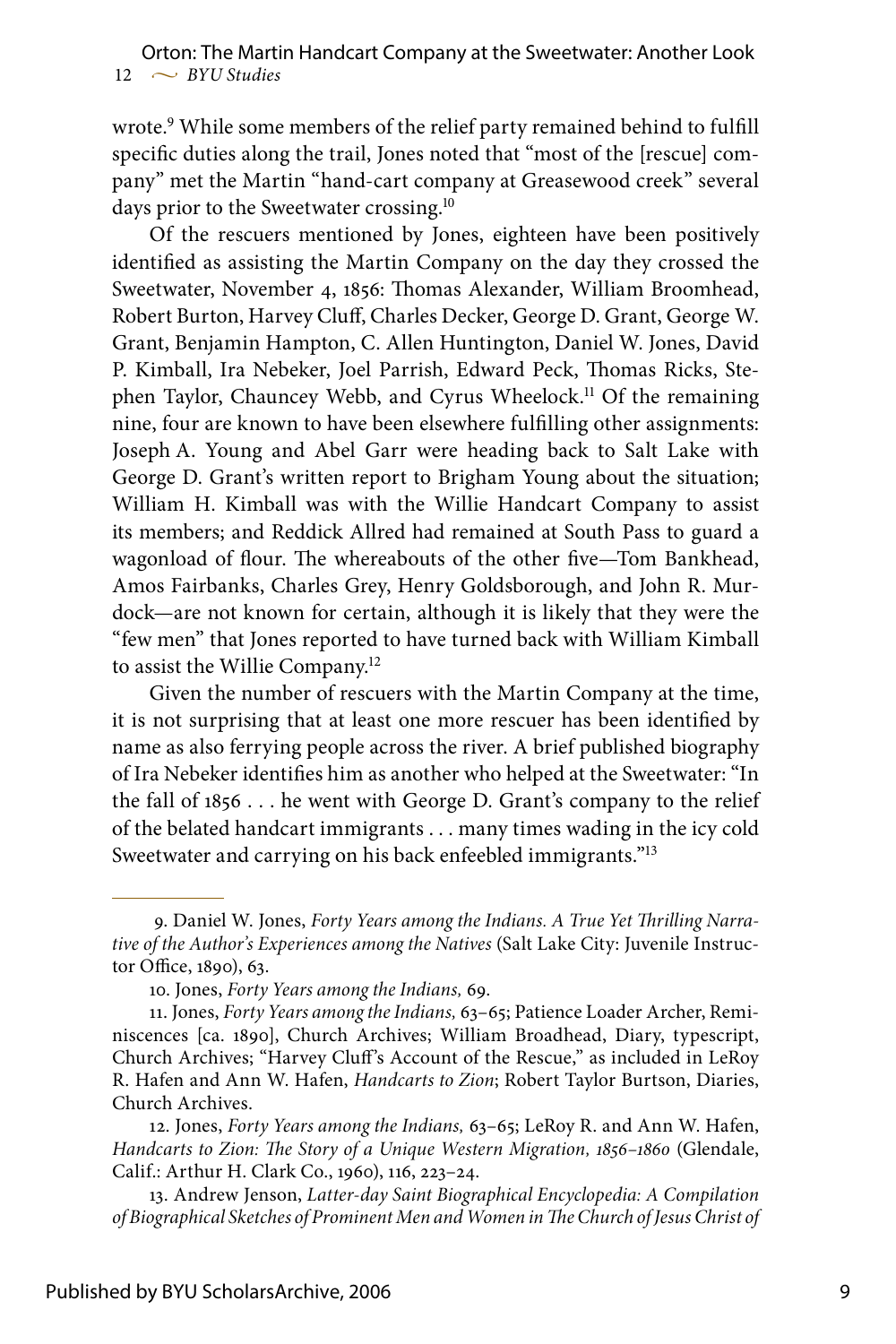How the five rescuers mentioned by name in other sources—and there may have been more—came to be reported as only three in Solomon Kimball's account is an interesting path. When Orson F. Whitney published his *Life of Heber C. Kimball* in 1888, he mentioned only the three: C. Allen Huntington, George W. Grant, and David P. Kimball. Four years later, however, when he again addressed the Sweetwater rescue in his *History of Utah,* Whitney also mentioned Stephen Taylor. While it is obvious that Whitney had access to Jacques's newspaper account of the Martin Company when he wrote *History of Utah*—since he quoted extensively from Jacques's December 15, 1878 letter recounting the crossing—the sources Whitney used for *Life of Heber C. Kimball* are less certain, although he acknowledges the help of Solomon Kimball in compiling the volume. If Solomon Kimball did not provide that particular information, Solomon at least appears to have relied upon Whitney's *Life of Heber C. Kimball,* the biography of his father, rather than *History of Utah* when he wrote his account.14

*Latter-day Saints,* 4 vols. (Salt Lake City: Andrew Jenson History, 1901–36), 2:34.

In addition to those known to have been at the Sweetwater, a number of other individuals have been mistakenly associated with the river crossing, including William Kimball, Ephraim Hanks, James Ferguson, and Leonard Rice. William Kimball, Hanks, and Ferguson were mentioned by Jaques's sister-in-law, Patience Loader Archer, in her reminiscences:

William Kimble[,] Ephrem Hanks and I think the other was James Furgeson those poor brethren was in the water nearly all day we wanted to thank them but they would not listen to [us] My dear Mother fealt in her heart to bless them for there Kindnes she said God bless you for taking me over this water and in such an awfull rough way oh D—n that I dont want any of that you are welcome we have come to help you Mother turned to me saying what do [you] think of that man he is arough fellow I told her that is Brother William Kimble I am told thay are all good men but I daresay that thay are all rather rought in there Manners but we found that thay all had kind good hearts. (Patience Loader Archer, Reminiscences [ca. 1890], 182–83, Church Archives)

William Kimball, Ephraim Hanks, and James Ferguson were not with the Martin Company on the day it crossed the Sweetwater. At the time of the crossing, Kimball was assisting the Willie Company while Hanks and Ferguson were still en route. Likewise, Leonard G. Rice was elsewhere, despite one account that puts him at the Sweetwater crossing. Leonard Rice and Lucy, in *Our Pioneer Heritage,* comp. Kate B. Carter, 20 vols. (Salt Lake City: Daughters of Utah Pioneers, 1958–77), 11:39.

14. The Orson F. Whitney accounts of the crossing are found in Orson F. Whitney, *Life of Heber C. Kimball, an Apostle: The Father and Founder of the British Mission* (Salt Lake City: Kimball Family, 1888), 426; and Orson F. Whitney,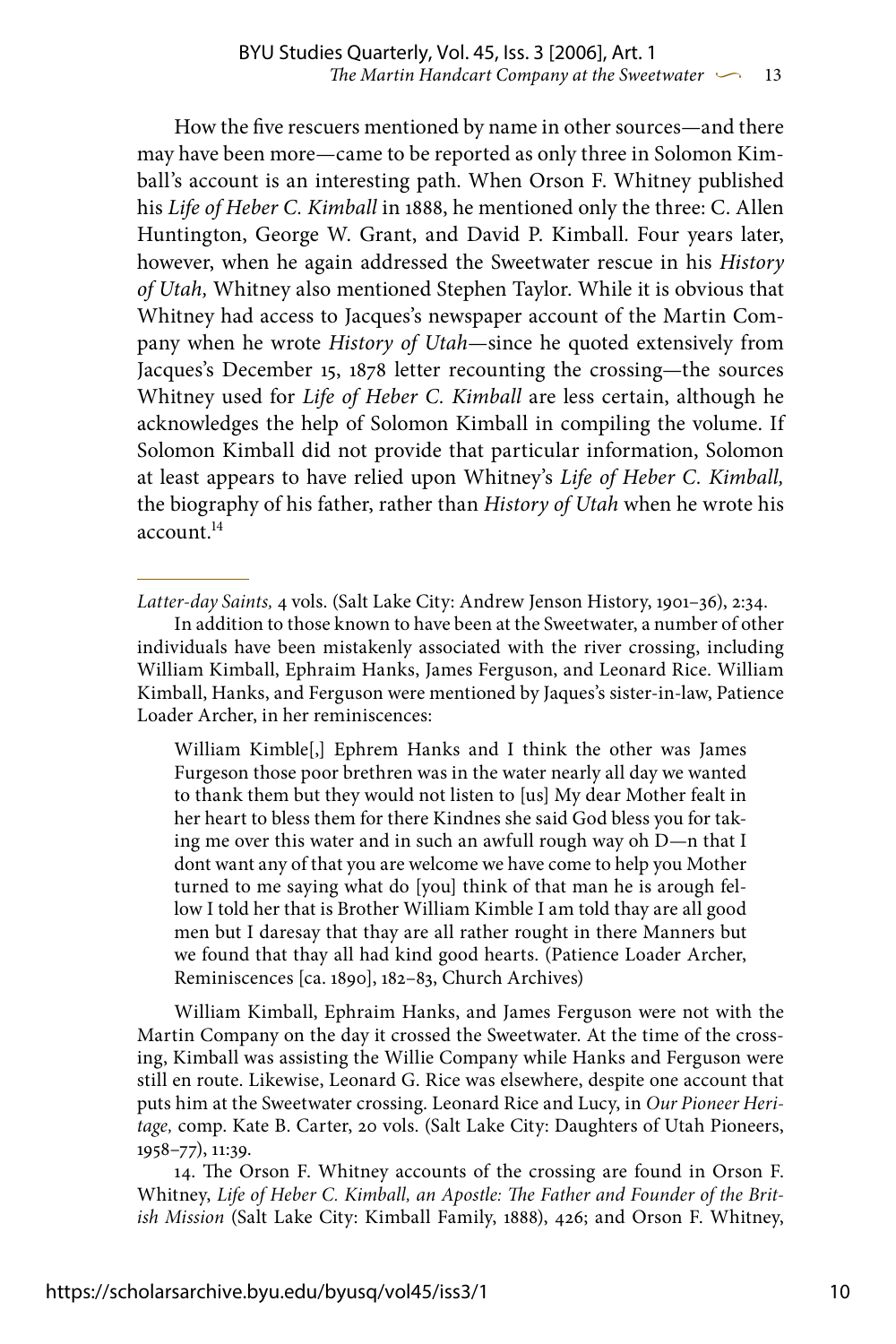#### $14 \sim$  *BYU Studies* Orton: The Martin Handcart Company at the Sweetwater: Another Look

Although the focus of the Sweetwater crossing has long been on rescuers from the Salt Lake Valley carrying members of the company across the river, at least one account tells of a Martin Company member ferrying his fellow pioneers. While William Binder mentioned only members of the relief party carrying emigrants across, Albert Jones, age sixteen at the time, publicly proclaimed that the twenty-four-year-old Binder, whom Jones described as "a man of unbounded charity and a loveable disposition," returned to the river and carried him across. In a 1906 talk to the Handcart Veterans Association, Jones announced that Binder "carried me across the Sweetwater when it was freezing terribly hard." But in notes written years later, Jones stated that "[David P.] Kimball carried me over," and that Binder provided an equally valuable service and helped pull Jones's handcart through.<sup>15</sup>

#### **What Were the Ages of the Rescuers?**

While the number of Sweetwater crossing rescuers is uncertain, the ages of those mentioned by name is more certain. C. Allen Huntington, born December 6, 1831, was twenty-four and was the oldest of those named. Stephen Taylor, whose date of birth is December 25, 1835, was twenty. Ira Nebeker and David P. Kimball were both seventeen, their birthdays being June 23 and August 23, 1839, respectively. George W. Grant, the youngest of the group, born December 12, 1839, was only sixteen years old.<sup>16</sup>

#### **How Many Emigrants Did the Rescuers Carry Across?**

Solomon F. Kimball claimed that the three rescuers "carried nearly every member of the illfated handcart company across the snowbound stream."<sup>17</sup> At that time the company would have numbered around five hundred.18 In his *Life of Heber C. Kimball,* Orson F. Whitney similarly

*History of Utah,* 4 vols. (Salt Lake City: George Q. Cannon and Sons, 1892–1904), 1:562–63.

<sup>15. &</sup>quot;Address Read by Albert Jones of Provo to the Hand Cart Veterans Assembled in the Assembly Hall Temple Block Salt Lake City on the Evening of October 4th 1906," Handcart Veterans Association Scrapbook, Church Archives; Albert Jones, Notes [ca. 1918], Church Archives. Jones's notes, which are a cryptic outline of his handcart experience, state that at the Sweetwater "W L Binder hauls my hand Cart through . . . Kimball carried me over."

<sup>16.</sup> Patriarchal Blessing Index, Church Archives.

<sup>17.</sup> Kimball, "Belated Emigrants of 1856," 288.

<sup>18.</sup> Various accounts place the number of members of the Martin Company that started from Iowa City anywhere between 575 and 625. Around 100 or more of these pioneers had died prior to the company reaching the Sweetwater. In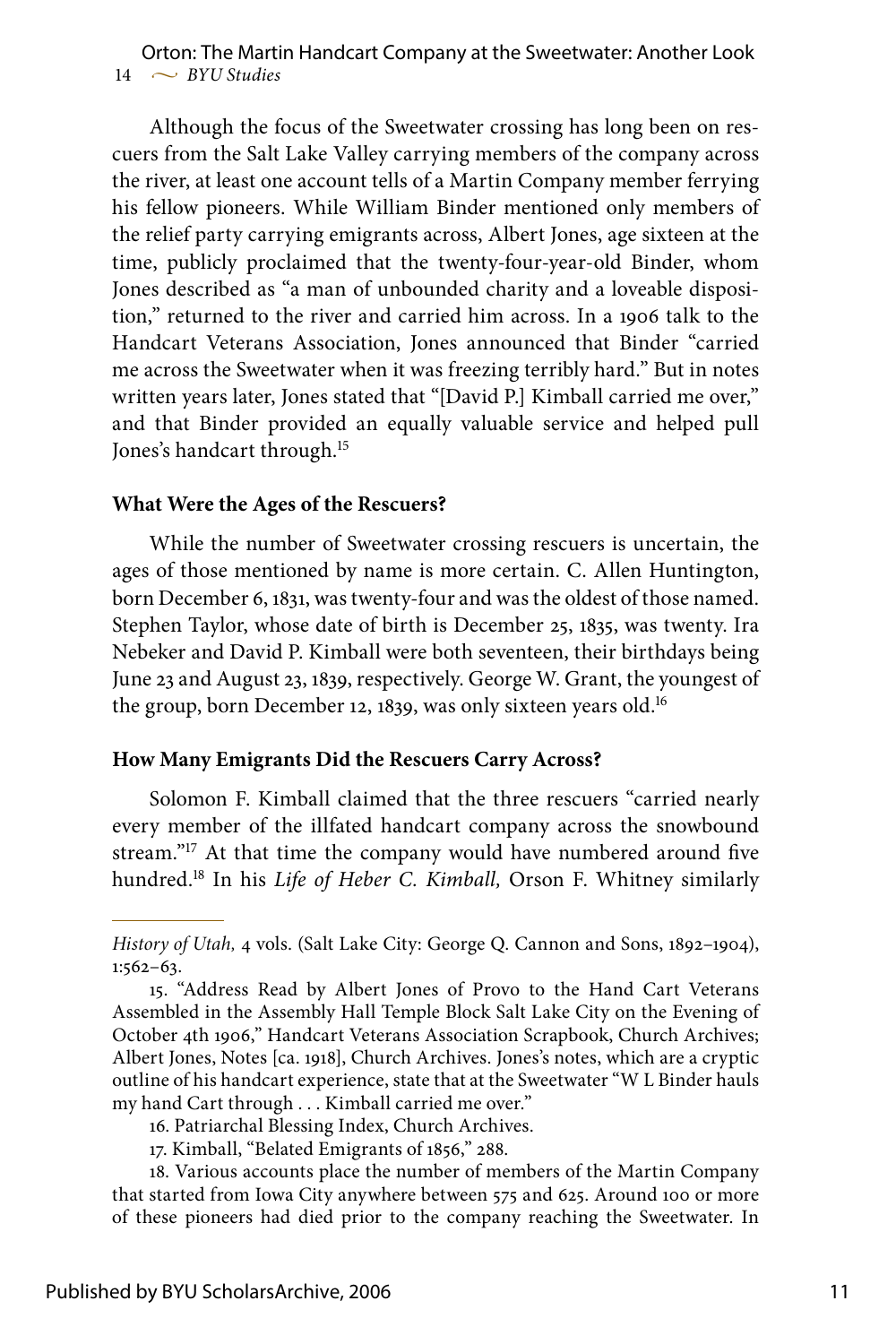states, "David P. Kimball, George W. Grant and C. Allen Huntington carried upwards of five hundred of these emigrants on their backs across the Sweetwater, breaking the thin ice of the frozen river before them, as they waded from shore to shore."<sup>19</sup> Exactly how many members of the Martin Company were physically carried across by the relief party is not known, but the evidence suggests that only a portion of the company crossed in that manner.

Several factors argue against the idea that a few rescuers carried all the company over the Sweetwater. First, there likely was not enough time. The company did not reach the river until the afternoon, thus giving them only hours to cross before darkness overtook them. Second, the relief party had access to a number of wagons, which were used to ferry many emigrants across. Third, both rescuers and handcart pioneers recounted that some company members waded through the water themselves.

When John Jaques first wrote about the Sweetwater crossing, he briefly mentioned each of these aspects:

Before the crossing was completed, the shades of evening were closing around, and, as everybody knows, that is the coldest hour of the twentyfour, or at least it seems to be so, in a frosty time, and it seemed so then, for cold enough it was. The teams and wagons and handcarts and some of the men forded the river. . . . [S]everal . . . of the relief party, waded the river, helping the handcarts through and carrying the women and children and some of the weaker of the men over.<sup>20</sup>

A signal service to Utah pioneering was performed by Mr. Kimball when the first handcart company was reported in distress at the Platte river. Together with George D. Grant and Lot Huntington he went to the Platte, and found the emigrants in a famished condition. The three men realized at once that they must be taken across the river, and then hurried on towards the settlements, and that for them to wade through the icy waters would be fatal. Therefore, the men turned to the task of carrying the weakened emigrants across the river on their backs, and they did not cease until all were landed in safety without being wet. ("Leaves from Old Albums," *Deseret Evening News,* May 4, 1907, 23)

In addition to having the company wrong, the account also misidentifies the river and the identity of those involved in carrying the emigrants.

20. Jaques, "Some Reminiscences," December 15, 1878, 1.

addition to those who died, an unknown number of company members had previously dropped out during the journey.

<sup>19.</sup> Whitney, *Life of Heber C. Kimball,* 426. A brief biographical sketch of David P. Kimball published in the *Deseret Evening News* in 1907 also reports that the rescuers carried every individual across, although it does not give a number: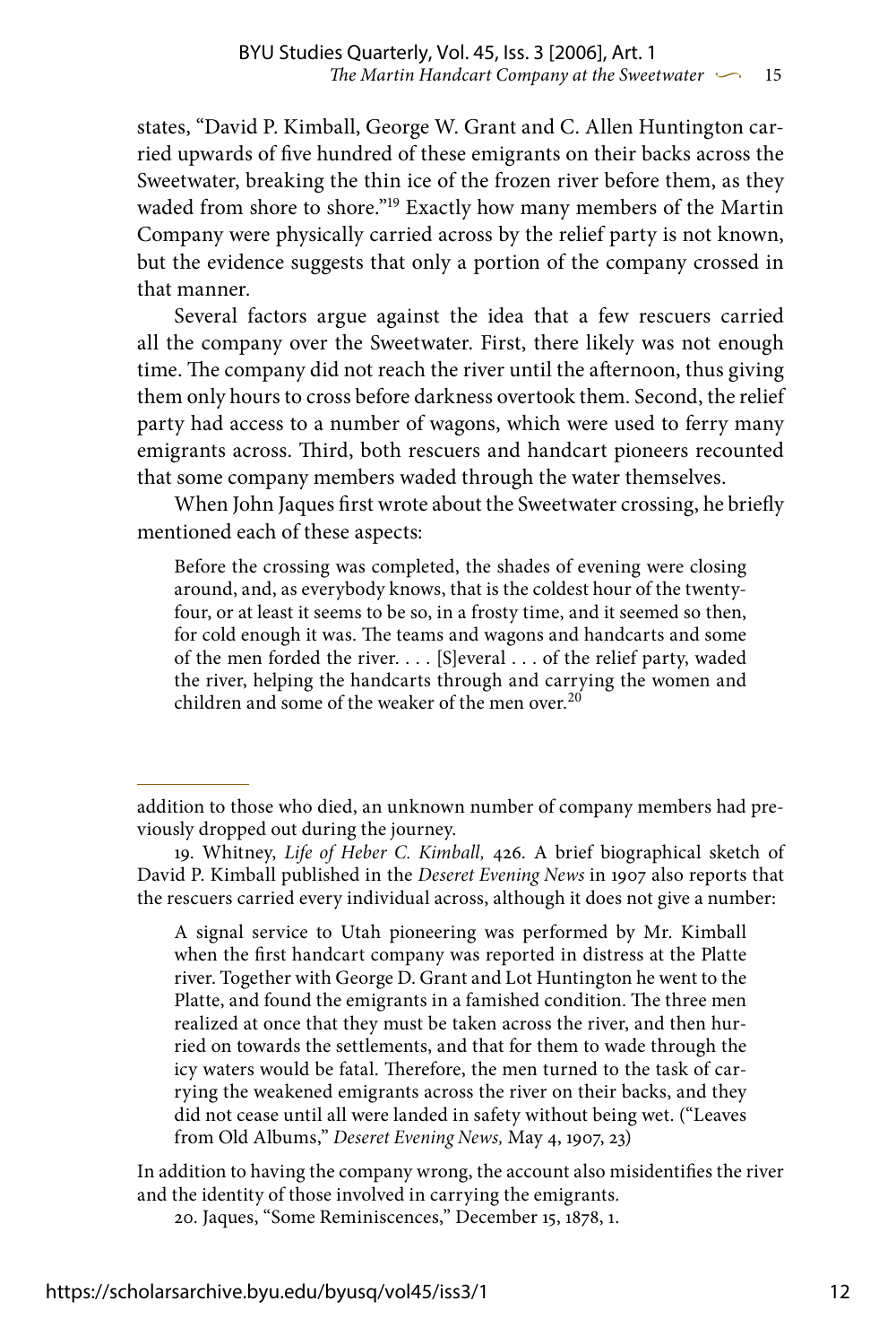$16 \sim$  *BYU Studies* Orton: The Martin Handcart Company at the Sweetwater: Another Look



**Camp at Devil's Gate.** The Martin Handcart Company and the Hodgetts Wagon Company joined the Grant rescue party here on November 2 and 3, 1856. From the campsite, this photograph looks north along the Sweetwater towards the river's upstream entrance to Devil's Gate. Courtesy Howard A. Christy.

**Time Limitations.** The weather that day, November 4, was initially unfavorable for travel: for much of the morning a bitter wind howled down upon the pioneers, keeping the wind-chill factor well below zero.<sup>21</sup> When the wind moderated somewhat in late morning, the rescuers determined to take advantage of this opportunity and move the Martin Company to

<sup>21.</sup> Daniel W. Jones later wrote that prior to Joseph Young returning to Salt Lake City on November 2 with a letter written by George D. Grant to Brigham Young outlining the desperate situation of the handcart pioneers and requesting more help be sent, Joseph Young had "told the people to gather up and move on at once as the only salvation was to travel a little every day. This was right and no doubt saved many lives for we, among so many . . . could do but little, and there was danger of starvation before help could arrive unless the people made some head-way toward the valley." Jones, *Forty Years among the Indians,* 66–67. In his letter to Young, George D. Grant proclaimed his intention to pursue such a course: "We will move every day toward the valley, if we shovel snow to do it, the Lord helping us." George D. Grant to Brigham Young, November 2, 1856, Brigham Young Collection, Church Archives. This letter was subsequently published in the *Deseret News,* November 19, 1856, 293.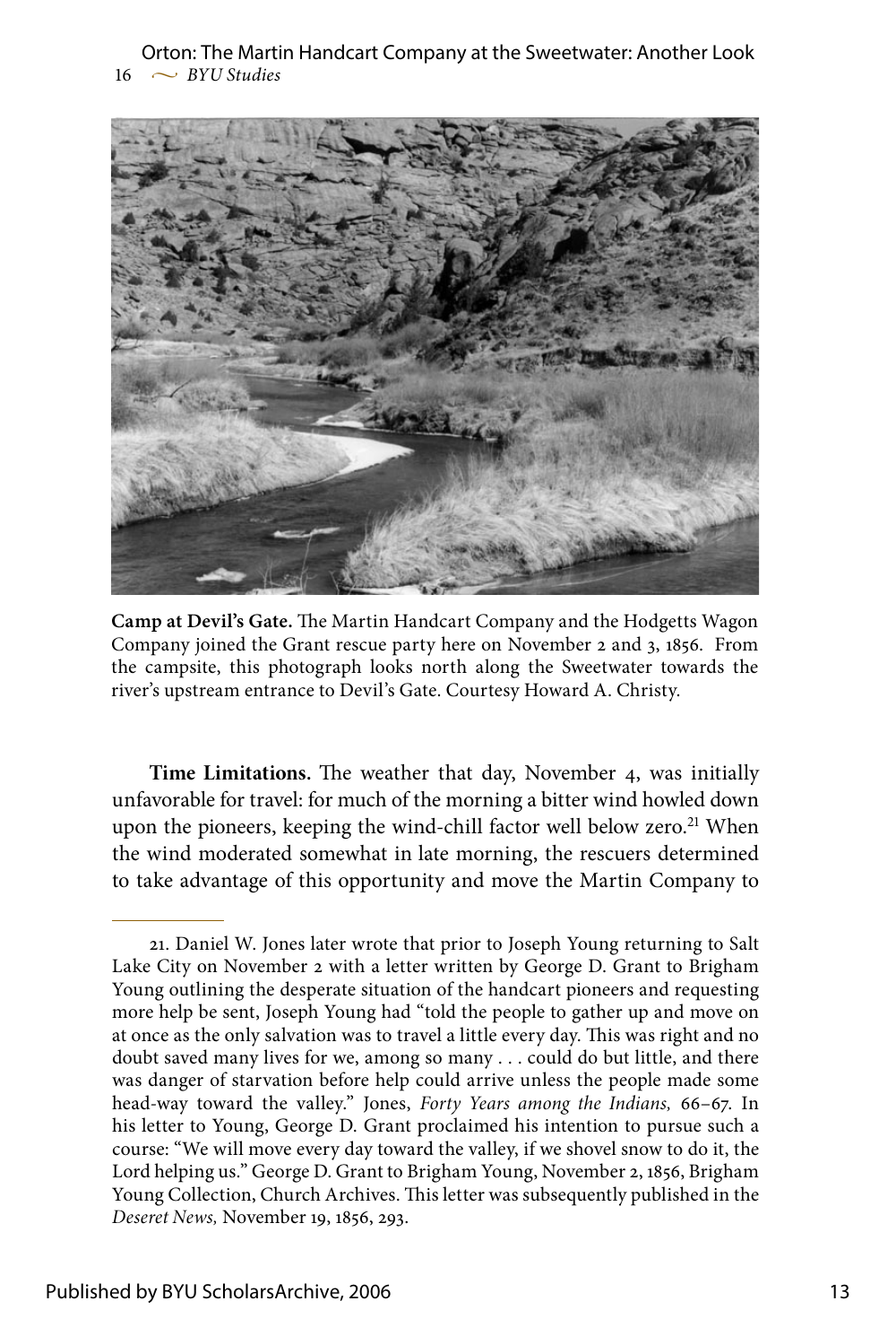a cove where the relief party had previously camped. Handcart pioneer Josiah Rogerson wrote that the "Martin's hand[cart] company left the camp at Devil's Gate some time in the forenoon, making straight west to the Sweetwater."22 Harvey Cluff, one of the Utah rescuers, noted: "Northern blizzards prevailed, the thermometer showing ten to twenty degrees below zero, making it utterly impossible to proceed homeward; finally a lull in the raging wind from the north enabled the handcart companies to cross the river and go up to the cove."23 The company only had to travel two miles to reach the Sweetwater, but given the combination of worn-out emigrants and horrific traveling conditions such as snow reportedly eighteen inches deep, the journey would have taken some time.

William Binder recalled that the several rescuers "laboured dillligently for hours" helping emigrants across the river.<sup>24</sup> Patience Loader Archer reported that "Br Kimble staied so long in the water that he had to be taken out and packed to camp and he was a long time before he recovered as he was a child."25 Josiah Rogerson singled George W. Grant out for praise: "We had one hero on this occasion, whose name deserves to be chiseled on the pedestal of the throne in heaven, and that was Daniel H. [George W.] Grant, the son of General [George] D. Grant." According to Rogerson, Grant was in the "cold, icy stream" "for nearly two hours," during which time he carried "fully 150 children, young ladies and the aged of both sexes."26 Rogerson's claim that Grant was able to carry seventy-five emigrants an hour seems an exaggeration, given the distance that had to be traveled back and forth across the icy stream (upwards of one hundred yards round trip), coupled with the slippery river banks that had to be negotiated, and the soft, muddy river bottom through which they had to slosh. If members of the relief party carried emigrants across at a more imaginable but still Herculean rate of twenty individuals an hour, it would have taken three rescuers eight hours to get five hundred pioneers across a time frame that the rescuers did not have to operate in. Since it is unlikely that Grant was able to carry 150 people across by himself in two hours, the figure given by Rogerson may represent the entire number of emigrants

<sup>22.</sup> Rogerson, "Martin's Handcart Company, 1856," 8.

<sup>23. &</sup>quot;Harvey Cluff's Account of the Rescue," as included in Hafen and Hafen, *Handcarts to Zion,* 236.

<sup>24.</sup> Binder, Reminiscences, 4.

<sup>25.</sup> Archer, Reminiscences, 183.

<sup>26.</sup> Rogerson, "Martin's Handcart Company, 1856," 8.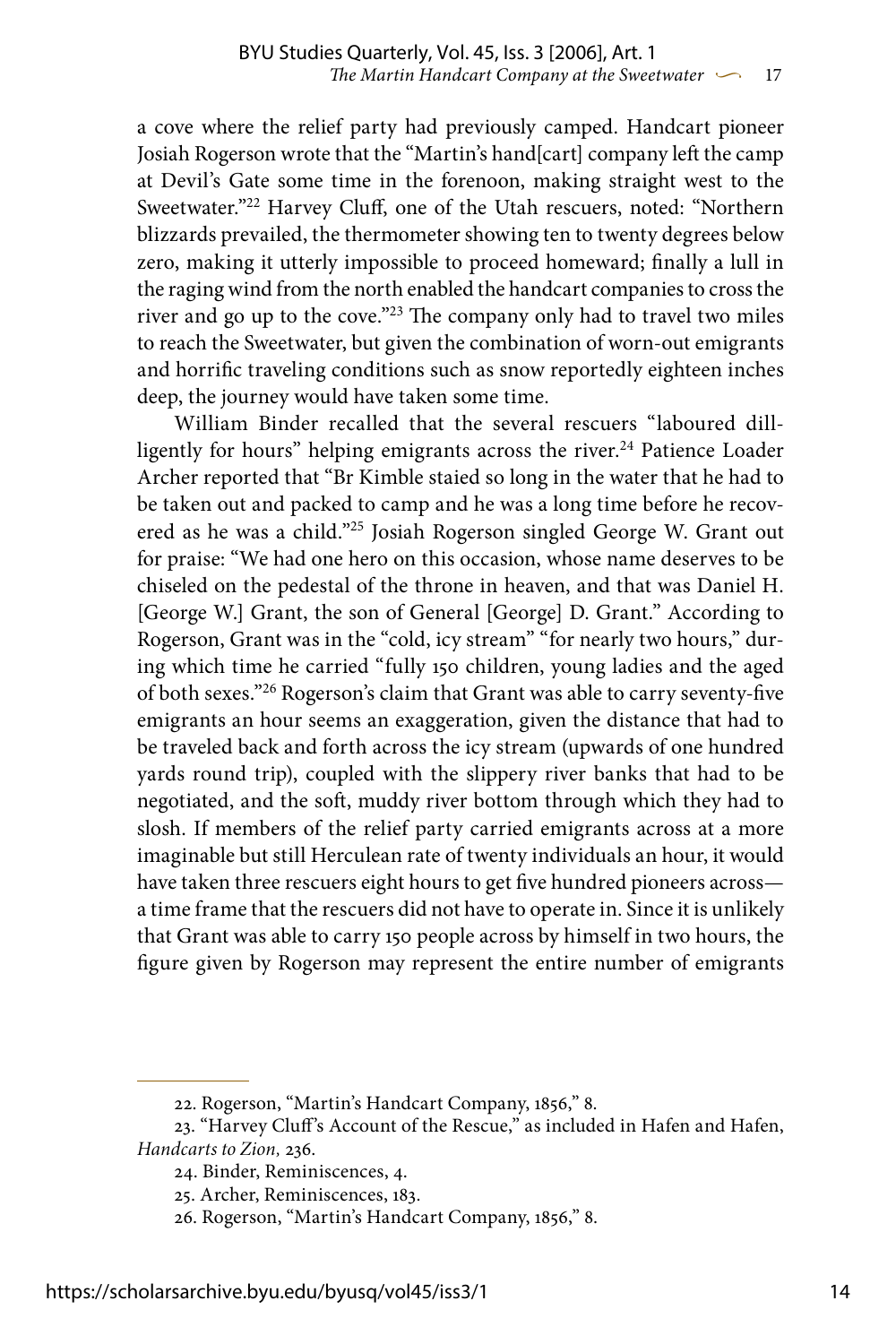carried by the relief party. If such was indeed the case, that number is still monumental, especially under the circumstances.<sup>27</sup>

**Use of Wagons.** Another factor that argues against the rescuers carrying all the members of the handcart company across on their backs was the presence of wagons. The Martin Company, like all handcart companies, traveled with supply wagons that carried tents, extra food, and other provisions. Inasmuch as one wagon was allocated for each one hundred members of a company, six supply wagons started out from Iowa City along with the handcarts. Along with these wagons, there was also an ambulance wagon used to carry those too sick to walk.28 Long before the arrival of winter, at least one supply wagon was used to transport company members in addition to the ambulance wagon. During the journey across Nebraska, William and John Middleton, who drove one of the supply wagons, "would pick up the children that were walking with their mothers and take others from the arms of their parents and put them in their wagon."29 In addition to these wagons, the relief party that reached the Martin Company prior to the Sweetwater crossing also brought upwards of ten wagons with them.30

The father of Dr. George W. Middleton, the physician and surgeon, now residing in Salt Lake, and his grandfather were in charge of one of the provision wagons of Martin's handcart company with three yoke of oxen, and from Fort Kearney to Laramie and up to the time this ill-fated company became snowbound at the Devil's Gate, the father and grandfather of Dr. Middleton would pick up the children that were walking with their mothers and take others from the arms of their parents and put them in their wagon. The fatherly and kindly solicitude characteristic of the grandfather and his son deserves all praise.

30. Although Heber McBride later recalled the rescue party having brought ten wagons with them, members of the company reported they left with fifteen wagons, six of which remained behind with the Willie Company.

<sup>27.</sup> It is possible that Rogerson may have been low in his totals of both the number of emigrants carried across the river and the actual time George W. Grant spent in the water, although his totals coincide better with the available evidence than the traditional story.

<sup>28.</sup> Jaques, "Some Reminiscences," *Salt Lake Daily Herald,* December 15, 1878, 1**;** Jaques, "Some Reminiscences," *Salt Lake Daily Herald,* December 8, 1878, 1; see also Rogerson, "Martin's Handcart Company, 1856," 8.

<sup>29.</sup> Josiah Rogerson Sr., "Tells Story of Trials of the Handcart Pioneers," *Salt Lake Tribune,* November 30, 1913, 11. Rogerson's entire statement regarding the kindness of the Middletons reads as follows: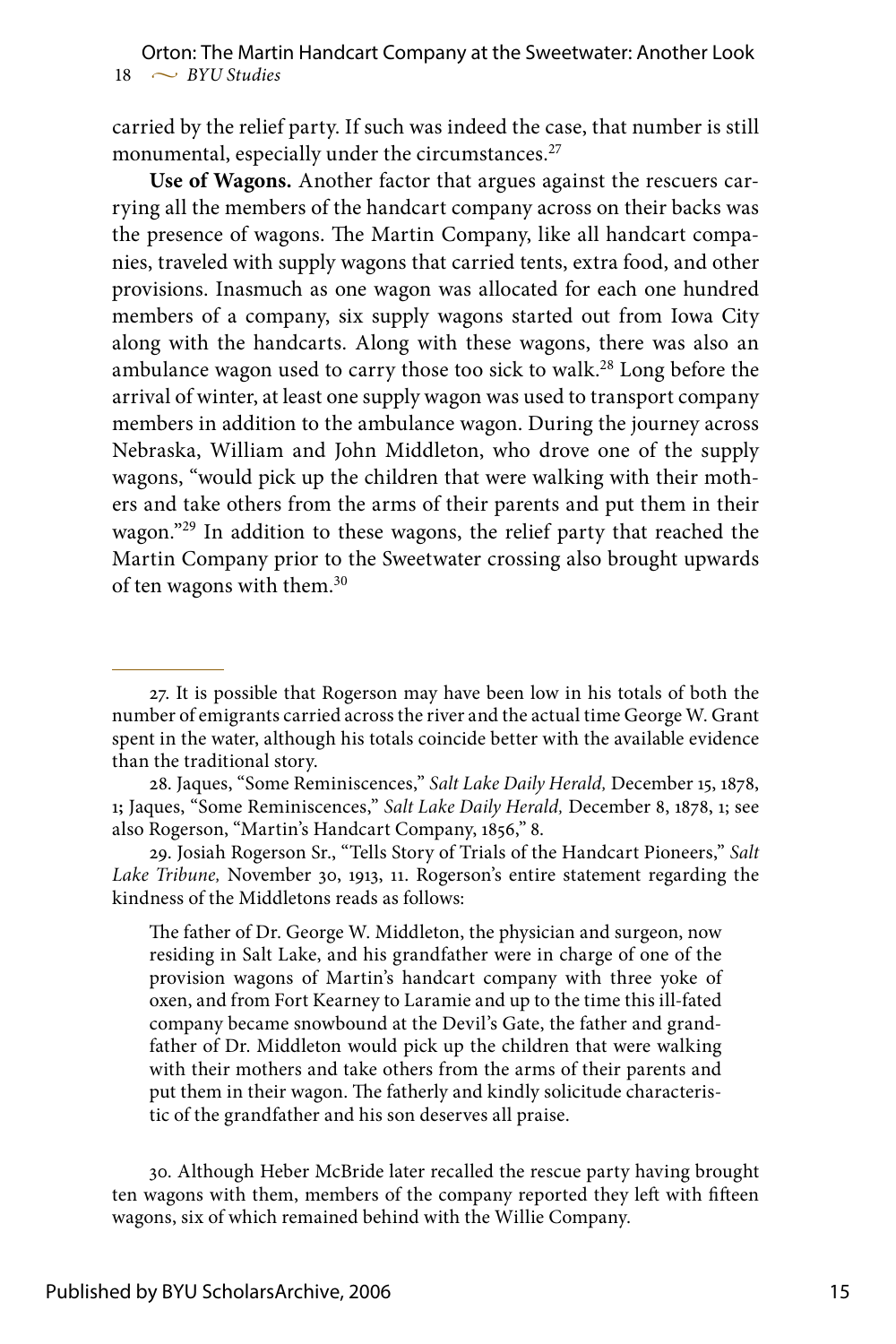

**Traditional site of Martin's Cove.** The Martin Company was forced to move on due to the crowded conditions at the Devil's Gate Stockade; after crossing the Sweetwater River during difficult blizzard conditions, the company arrived here on November 4, 1856. The cove provided some protection from the elements not only by rock walls front, left, and rear, but also by a large, brush-covered hill to the immediate right. Courtesy Howard A. Christy.

The presence of these wagons was vital to the survival of many company members. When the relief party reached the Martin Company at Greasewood Creek, they faced an unimaginable crisis. Reportedly, more than one third of the company was unable to walk, prompting George D. Grant to write to Brigham Young that "our co. is too small to help them mutch, it is only a drop to a bucket, as it were, in comparison to what is needed."31 As a result, the rescuers implemented a plan that would enable them to make the most of their limited resources, particularly wagons. They established a hierarchy of those who had first claim on their services, with priority being given to the infirm, elderly, children, and widows.<sup>32</sup> This hierarchy was implemented throughout the journey from Greasewood Creek to the cove, not just at the Sweetwater. As additional rescuers

<sup>31.</sup> Grant to Young, November 2, 1856.

<sup>32.</sup> Patience Loader Archer wrote about the extra attention her widowed mother received from one of the relief party: "During the time we was waiting [for supper] a good brother came to our camp fiar. . . . He ask[ed] Mother if she had no husband she told [him] her husband had died two Month ago and he was bured on the plains. He was standing with his hands behind him then he handed us a nice peice of beef to cook for our Supper." Archer, Reminiscences, 181.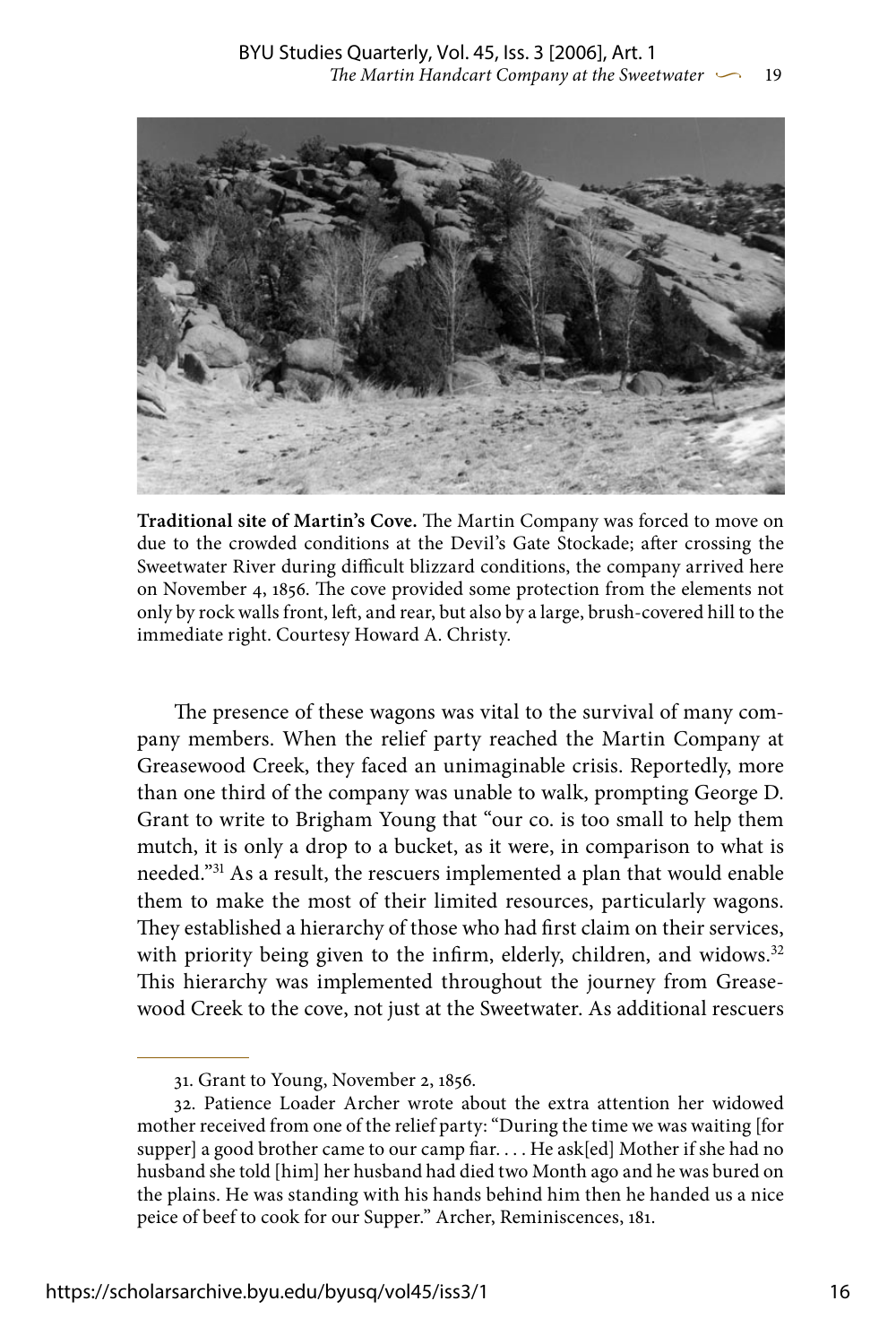$20 \sim$  *BYU Studies* Orton: The Martin Handcart Company at the Sweetwater: Another Look



**Martin Company campsite at Greasewood Creek.** Here the Grant rescue party first brought supplies to the Martin Company. Courtesy Howard A. Christy.

from the Salt Lake Valley reached the company with more wagons in the days following the crossing, the opportunity to ride was eventually expanded until all company members completed the journey by wagon.

When the Martin Company left Greasewood Creek for Devil's Gate on November 1—the first day they traveled with members of the relief party the rescuers employed all available wagon space to carry emigrants. George Grant reported that "after Stowing our Wagons full of the sick the Children &c with a good ammount of lugage started homeward about noon."33

According to three handcart pioneers, the same pattern was employed during the day's journey that led from Devil's Gate across the Sweetwater and to the cove. Patience Loader Archer recalled:

It was reported around camp that we would not have to pull our handcarts any further that we would leave them at Devels gate and that we would all be able to ride in the wagons this was dileghtfull news to us to think to think [*sic*] we would not have to pull the cart any more I fealt

<sup>33.</sup> Grant to Young, November 2, 1856. When this letter was published in the November 19, 1856, *Deseret News,* the line was changed to read the "wagons full of the sick, the children and the infirm." *Deseret News,* November 19, 1856, 293.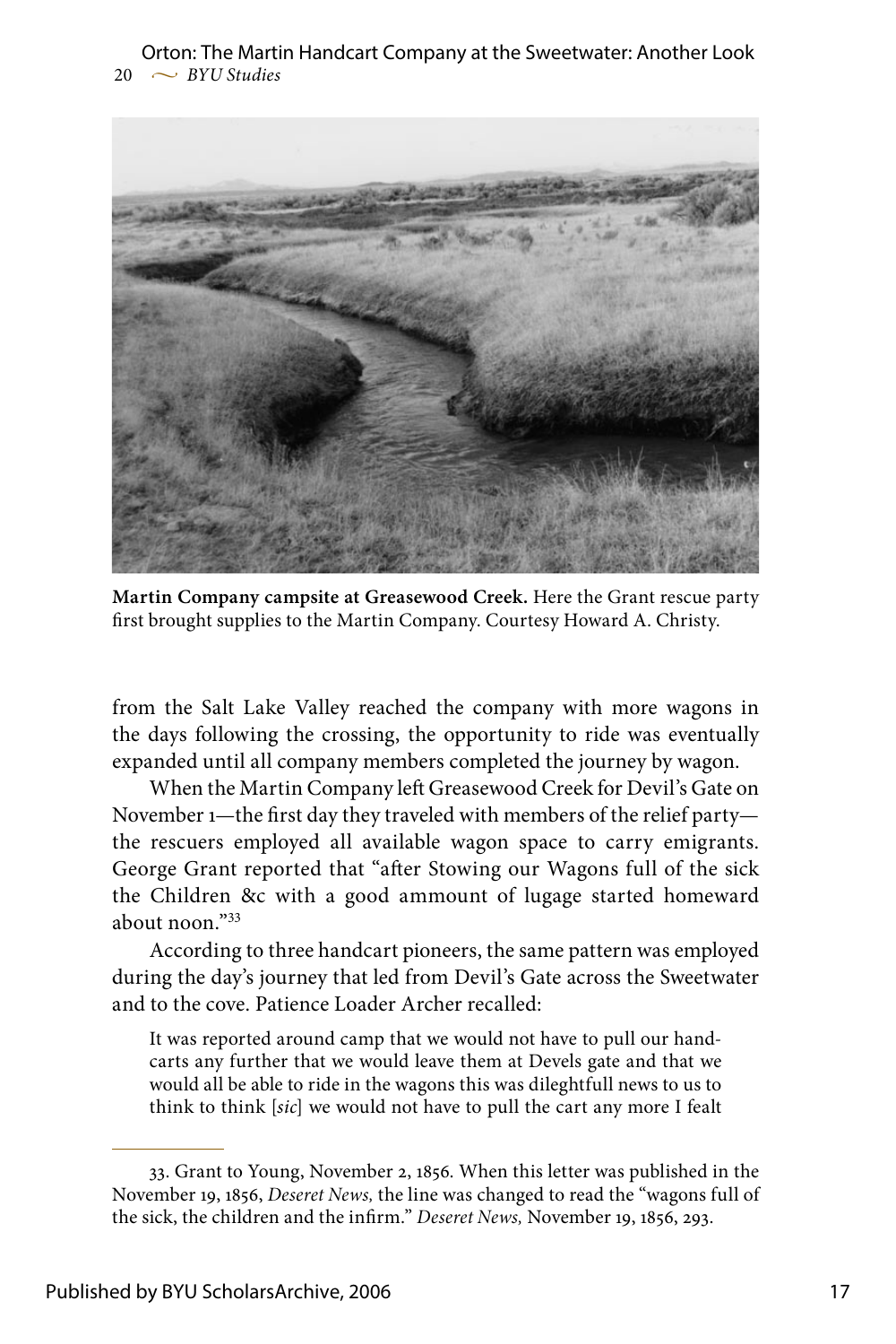that I could still walk if I did not have the cart to pull but oh what a dissapointment the next moring we faunt [found] it was only those could ride that was to sick and weak to pull there carts.<sup>34</sup>

Josiah Rogerson noted that the "few wagons helped to carry all the children they could, the aged and wornout."35

Heber McBride wrote that "the 10 wagons relieved us of some of our load by taking the sick into their wagons and a fiew other things such as tents and cooking things."36 Apparently Heber's mother, Margaret (who had become a widow on the journey and was numbered among the sick), and her three youngest children, ages two to eight, were among those who crossed the Sweetwater by wagon. The two remaining McBride children, thirteen-year-old Heber and sixteen-year-old Janetta, had to make the journey on foot. Although Heber did not specifically mention that his mother traveled by wagon, he noted that his mother and younger siblings had gone on ahead to the cove, where he and his sister were reunited with them.37

Given time constraints, the limited number of the relief party, and the insufficient number of wagons, circumstances necessitated that many in the company had to get themselves across by wading the river. The presence of wagons, however, provided benefit to those who still had to travel by foot. The wagons led the way, thus creating a trail through the deep snow for those on foot to follow. At the Sweetwater, they broke a path through the thin layer of ice that covered the river.<sup>38</sup> Equally important, the wagons were also used to give hope to those still on foot. Patience Loader Archer noted that the rescuers "tryed to encurage us by Saying Soon we would all be able to ride in wagons."39

**Company Members Crossing Unassisted.** As with deciding who would ride in the wagons, the rescuers implemented a priority system at

<sup>34.</sup> Archer, Reminiscences, 181–82.

<sup>35.</sup> Rogerson, "Martin's Handcart Company, 1856," 8.

<sup>36.</sup> Heber Robert McBride, Autobiography, photocopy of typescript, 14, Church Archives.

<sup>37.</sup> Heber Robert McBride to Elizabeth Ririe, 1923, as published in Lyndia Carter, "Tongue nor Pen Can Never Tell the Sorrow: Heber McBride Describes the 1856 Martin Handcart Disaster," *Crossroads* [Quarterly newsletter of the Utah Crossroads chapter of the Oregon-California Trails Association] 5 (Spring 1994): 4.

<sup>38.</sup> Although Patience Loader Archer later complained that the wagons prevented the company from crossing on an ice bridge, the thin layer of ice was likely not thick enough to support the weight. Archer's comments are found in Archer, Reminiscences, 182.

<sup>39.</sup> Archer, Reminiscences, 182.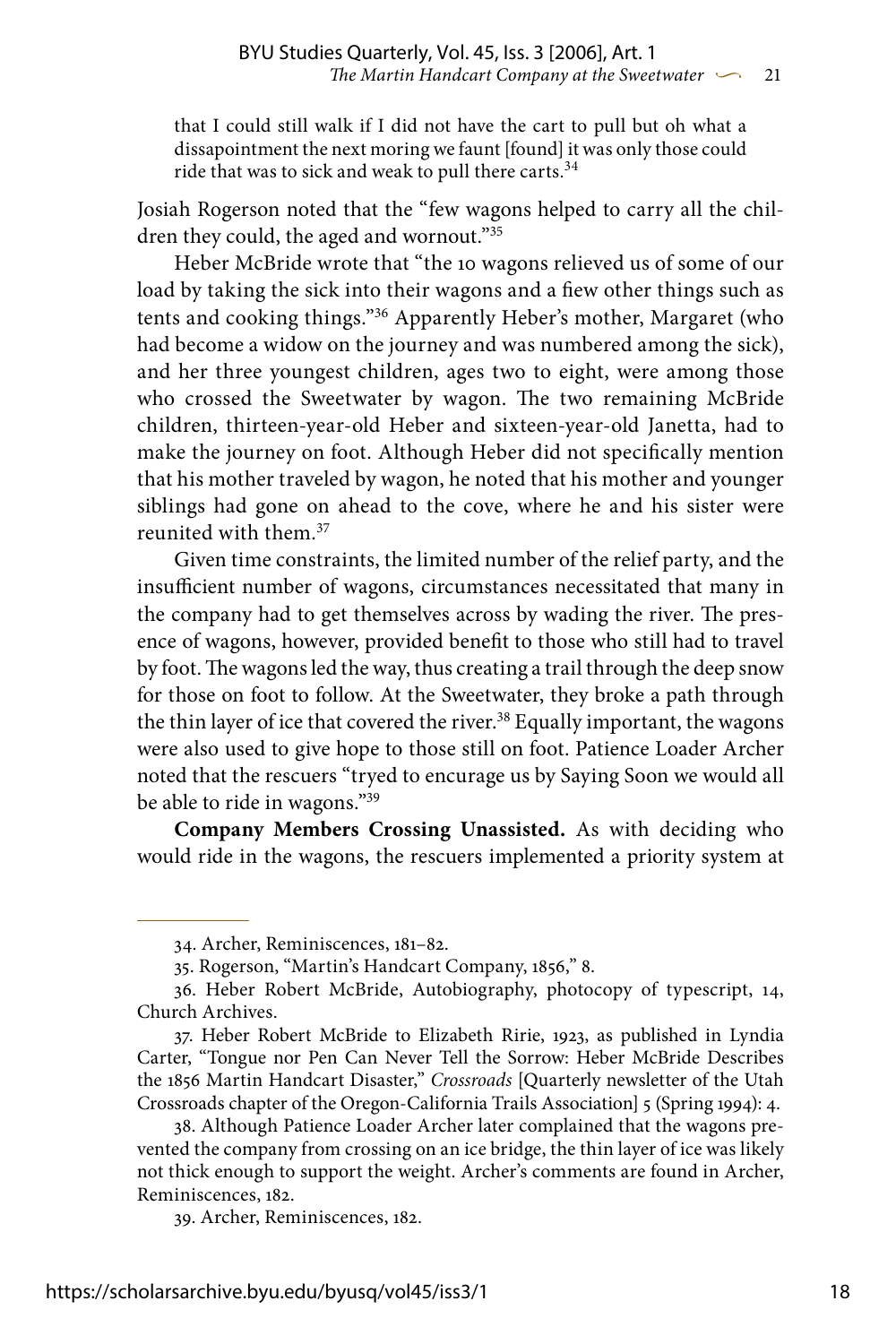the Sweetwater. While those who had difficulty walking had first claim on the wagons, those who had first claim on being carried by the rescuers at the river were women and children. S. S. Jones wrote: "The brave boys from the valley, under George D. Grant carried the women and children over the Sweet Water river, but the men and able bodied had to wade."40 Patience Loader Archer also wrote of rescuers "packing the women and children over on there backs," a recollection likewise shared by William Binder and Janetta McBride.<sup>41</sup> Binder recalled men from the valley "carrying the women and children over the stream," and Janetta McBride confirmed that "the brethren from Utah carried the women and children over the river."<sup>42</sup> Heber McBride, just thirteen at the time, wrote, "We felt very bad to think we had to ford that stream and I don't think we could have made it in our weekned condition but when we got there we was very much surprised for there were some men there they carried us across."43 When Elizabeth Robinson and her brother Solomon reached the Sweetwater, one of the men offered to carry her across. Fearing that Solomon was too ill to withstand the cold water, Elizabeth offered to wade across if the rescuer would carry her brother instead. She started to wade across but another man came and carried her the remainder of the way.<sup>44</sup>

While John Jaques agreed that the members of the rescue party carried "the women and children," he also recalled that they also transported "some of the weaker of the men over." One of those was the previously mentioned Jimmy, who broke down on the banks of the Sweetwater. According to Jaques, "Jimmy besought one of the 'boys' from 'the valley,' who was in the water, to carry him over. The 'boy' urged that the women and children had the first claim, but finally consented to carry him across."45

43. McBride to Ririe, 1923.

<sup>40. &</sup>quot;Utah Heroes Who Pulled Their All across the Plains," *Deseret Evening News,* September 1, 1906, 20.

<sup>41.</sup> Archer, Reminiscences, 182.

<sup>42.</sup> Binder, Reminiscences, 4; "History of Janetta Ann McBride Ferrin," April 15, 1924, photocopy of typescript, 3, in possession of Lyndia Carter, Springville, Utah.

<sup>44.</sup> Mary C. Burns, "Solomon Robinson," in *Heart Throbs of the West,* comp. Kate B. Carter, 12 vols. (Salt Lake City: Daughters of Utah Pioneers, 1939–51), 2:181; "Elizabeth Robinson Telford," in "Lakeshore Pioneers," Daughters of Utah Pioneers Museum, Spanish Fork, Utah, 3:4. The Lakeshore Pioneers publication is a group of separate articles bound together, some with pagination, some without. The cited information is found on page 4 of the Elizabeth Telford biographical sketch.

<sup>45.</sup> Jaques, "Some Reminiscences," December 15, 1878, 1.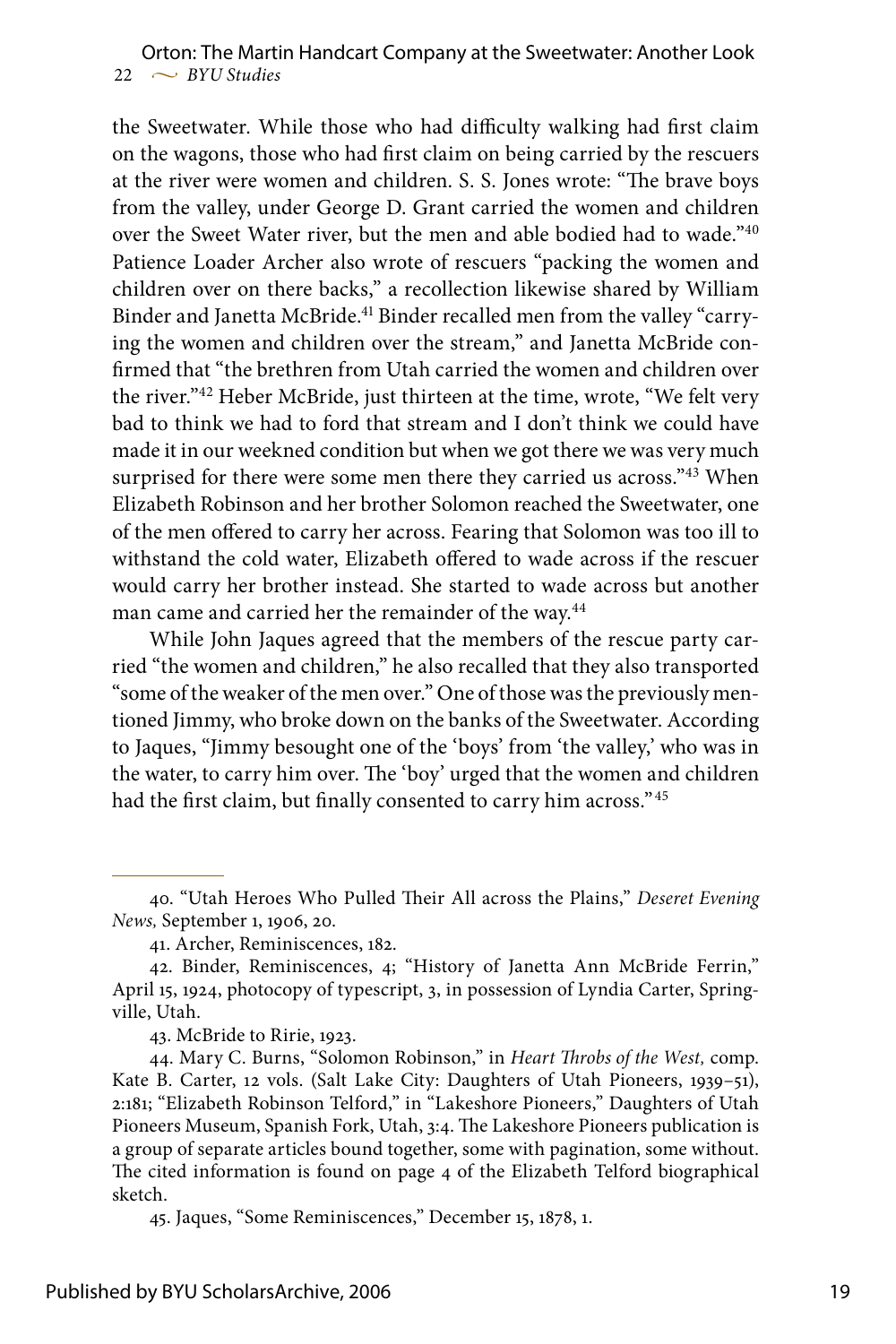The rescuers also offered the elderly assistance across the river. Harvey Cluff, one of the Utah relief company, wrote that "men of old age and women were carried across the river on the backs of those sturdy mountain boys."46 Josiah Rogerson noted in his praise of George W. Grant that the latter carried over "children, young ladies and the aged of both sexes."<sup>47</sup>

In addition to carrying individuals over, the rescuers also helped the emigrants pull handcarts through. While the company abandoned some handcarts at Devil's Gate, the sturdier handcarts, approximately a quarter of the total, were taken to the cove. Patience Loader Archer reported that since she and her sister were "all pretty well in health we had to start out with our cart again" from Devil's Gate.<sup>48</sup> S. S. Jones recalled that upon reaching the Sweetwater, emigrants "had to wade and take the handcarts with them."49

As a result of "Jimmy" being carried over, the man with whom he shared a handcart was left to himself to pull it across. The cart's wheels "cut into the soft bottom of the river bed, and he soon got stalled. Two of the rescuers in the water went to his help. . . . So hard was the tugging at the cart that it required the utmost combined strength of the three to take the vehicle through safe to dry land."50

A similar drama played itself out in regard to Albert and Samuel Jones. William Binder wrote, "After I had crossed I again went in the stream and assisted Bros. S S and Albert Jones out of the water they being fast in the bed of the River and perfectly discouraged so that they could not pull an ounce."51 Albert Jones himself recalled that he was carried over the crossing, and "my brother S. S. pulled our cart through the cold stream."52

52. In two separate recollections, Albert Jones gave two different men credit for carrying him over: in 1906 he said William Binder "carried me across the Sweet water when it was freezing terribly hard," but in later notes he wrote that "W L Binder hauls my hand Cart through[.] The axle broke[.] Kimball carried me over[.] S. S. went on[.] I remain & get another Cart and took on our things." "Address Read by Albert Jones of Provo to the Hand Cart Veterans"; Albert Jones, Notes [ca. 1918]. Apparently the axle broke because it was unable to take the strain placed upon it during the crossing: "Our hand cart broke down, upon it coming out of the water on the other bank." "Address Read by Albert Jones of Provo to the Hand Cart Veterans."

<sup>46. &</sup>quot;Harvey Cluff's Account of the Rescue," as included in Hafen and Hafen, *Handcarts to Zion*, 236.

<sup>47.</sup> Rogerson, "Martin's Handcart Company, 1856," 8.

<sup>48.</sup> Archer, Reminiscences, 182.

<sup>49.&</sup>quot;Utah Heroes Who Pulled Their All," 20.

<sup>50.</sup> Jaques, "Some Reminiscences," December 15, 1878, 1.

<sup>51.</sup> Binder, Reminiscences, 4.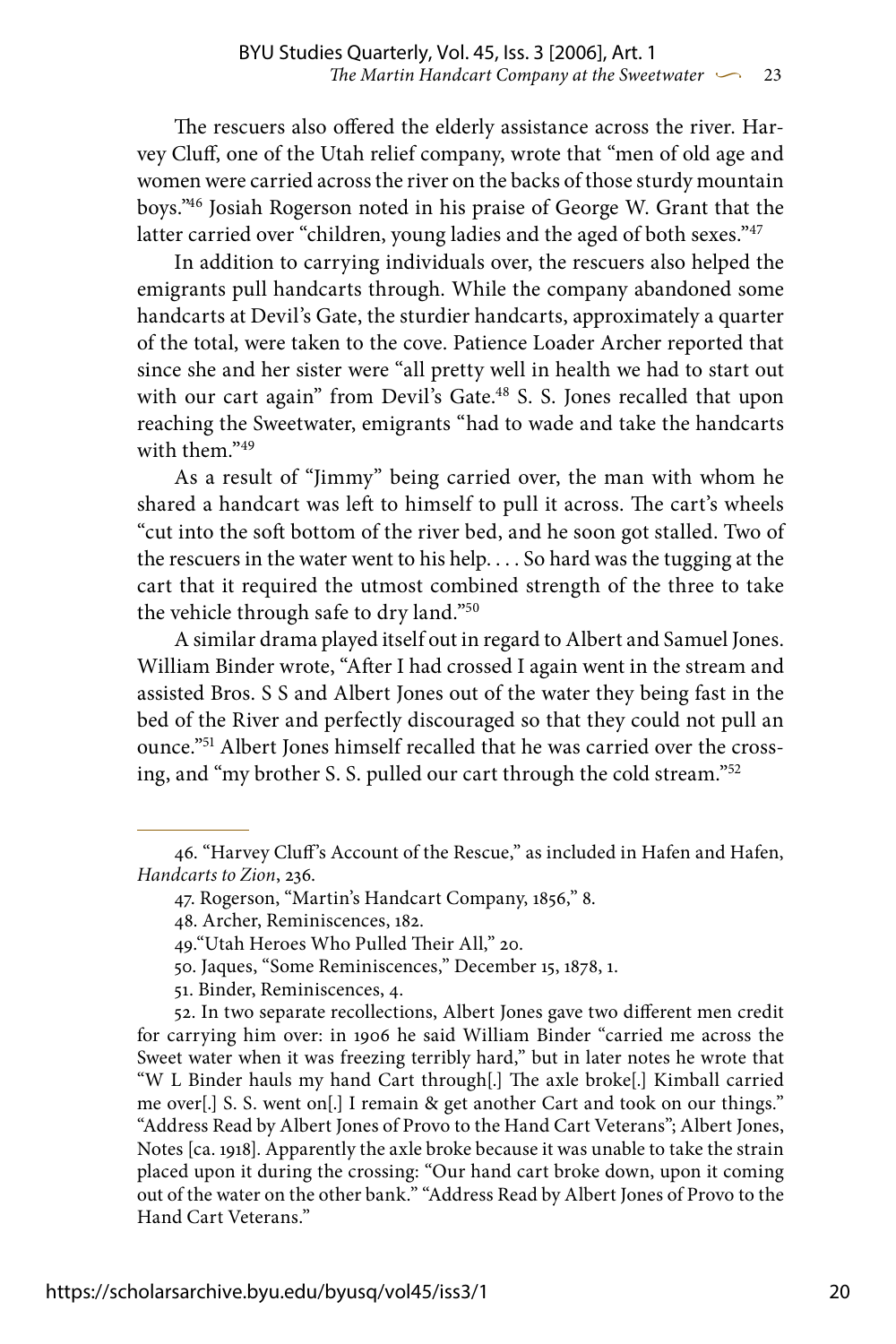$24 \sim$  *BYU Studies* Orton: The Martin Handcart Company at the Sweetwater: Another Look

The handcarts that were kept were the covered handcarts, which had been professionally built in St. Louis. In addition to being sturdier than those built at the company's starting point of Iowa City, Iowa, their design allowed individuals to ride inside, somewhat protected from the elements. Rogerson recalled that in addition to children riding in wagons and being carried over by rescuers, "many a child was pulled across in the father's covered cart."53

#### **When Did the Rescuers Die and What Caused Their Deaths?**

The first account retelling how the rescue caused the deaths of the rescuers is found in the *Life of Heber C. Kimball:* "The effects of the severe colds then contracted by these brethren, remained with them, and finally conduced to the death of the two former [Kimball and Grant], while the survivor, Brother Huntington, is a sufferer from the same cause to this day."54 Later, following the death of C. Allen Huntington, Solomon Kimball reported that "the strain was so terrible, and the exposure so great, that in later years all the boys died from the effects of it."55

Given the fact that medical science during this time lacked many of the diagnostic capabilities of today and that the cause of death was often a guess, it probably cannot be determined with accuracy the effect that the Sweetwater experience had on the lifelong health of these rescuers. To what extent the great sacrifices of that day may have weakened them, thus making them susceptible to health problems or illnesses that eventually claimed their lives, may never be known. While rescuers and their families reported lingering effects from the events of that cold November day, and while some died prematurely according to today's standards, most lived active and relatively long lives.

**George W. Grant.** Grant was the first of the five named heroes to die, passing away in August 1872, at age thirty-two and nearly sixteen years after the Sweetwater rescue. According to Josiah Rogerson, Grant did not accompany the pioneers the half mile to the cove but made the longer journey back to Devil's Gate, where his father had remained:

When we were all across, he walked in his suit of ice some two and a half miles to the camp at the Gate [Devil's Gate], where his father did all possible for him that night, but he told me ten or twelve years afterward

<sup>53.</sup> Rogerson, "Martin's Handcart Company, 1856," 8.

<sup>54.</sup> Whitney, *Life of Heber C. Kimball*, 426.

<sup>55.</sup> Kimball, "Belated Emigrants of 1856," 288.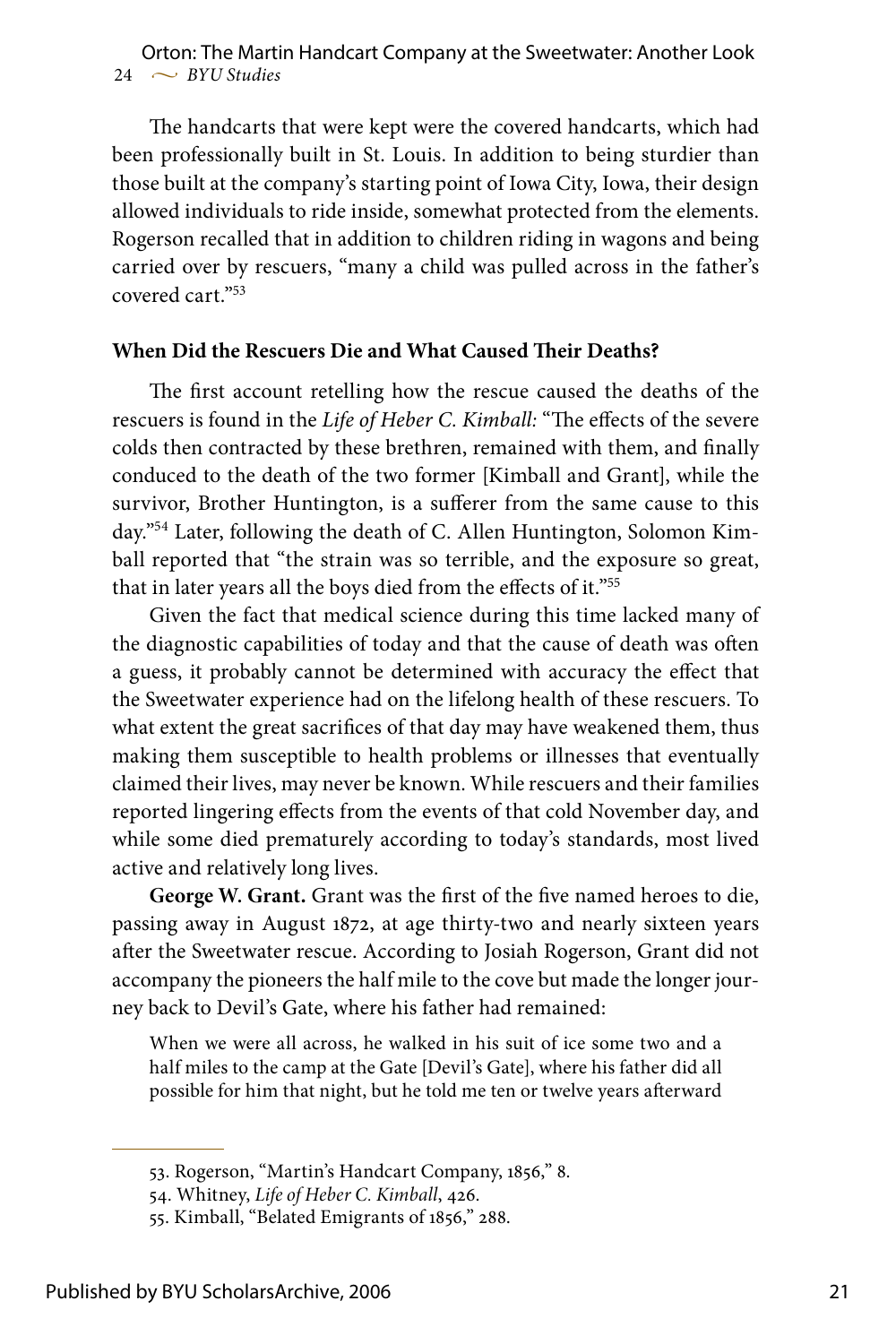in Utah that his services that day in the Sweetwater had made him an invalid for life and a permanent rheumatic, and so far as health and strength, a ruined man.<sup>56</sup>

Grant's reported health problems were not enough, however, to keep him from serving a four-year mission in England beginning in 1861, five years after the rescue.

The cause of Grant's death was listed as consumption (tuberculosis), a common cause of death in the 1800s with an estimated one-quarter of all deaths in the United States in the nineteenth century attributed to it. The *Deseret News* noted that he had suffered with the condition for two years: "Although his sickness (consumption) extended over a period of two years, probably no one thought that his earthly career was so near a close as it appeared to be, for, being a young man of cheerful disposition and indomitable will, he never was, during the whole period, confined to his bed for one day."57

**David P. Kimball.** The next to die was David Kimball, his death occurring on November 22, 1883, at the age of forty-four. In the intervening years he, too, seemed to live an active life. He married Caroline Williams on April 13, 1857 (just a few months after the rescue) following which they honeymooned "on Antelope Island, where a week or more was enjoyed in horseback riding, visiting places of interest, and in having a jolly good time."58 After filling a mission to England (1863–66), he helped build the transcontinental railroad through Utah (1868–69). During the 1870s he served as president of the Bear Lake Stake in northern Utah before moving to Arizona in 1877, where he followed the vigorous occupation of a teamster and was serving as first counselor in the St. Joseph Stake presidency at the time of his death.59

The story of his death that initially circulated in Salt Lake City is substantially different than that told by family members in Arizona. The *Deseret News* first reported the cause of death as "typhoid pneumonia,"

<sup>56.</sup> Rogerson, "Martin's Handcart Company, 1856," 8.

<sup>57. &</sup>quot;Departed This Life," *Deseret News,* August 14, 1872, 416. The paper began its article by noting that "the many friends of Elder George W. Grant would be surprised to learn of his decease."

<sup>58.</sup> Solomon F. Kimball, *Life of David P. Kimball and Other Sketches* (Salt Lake City: Deseret News, 1918), 11, 67.

<sup>59.</sup> Jenson, LDS Biographical Encyclopedia, 4:601; "Leaves from Old Albums," *Deseret Evening News*, May 4, 1907, 23.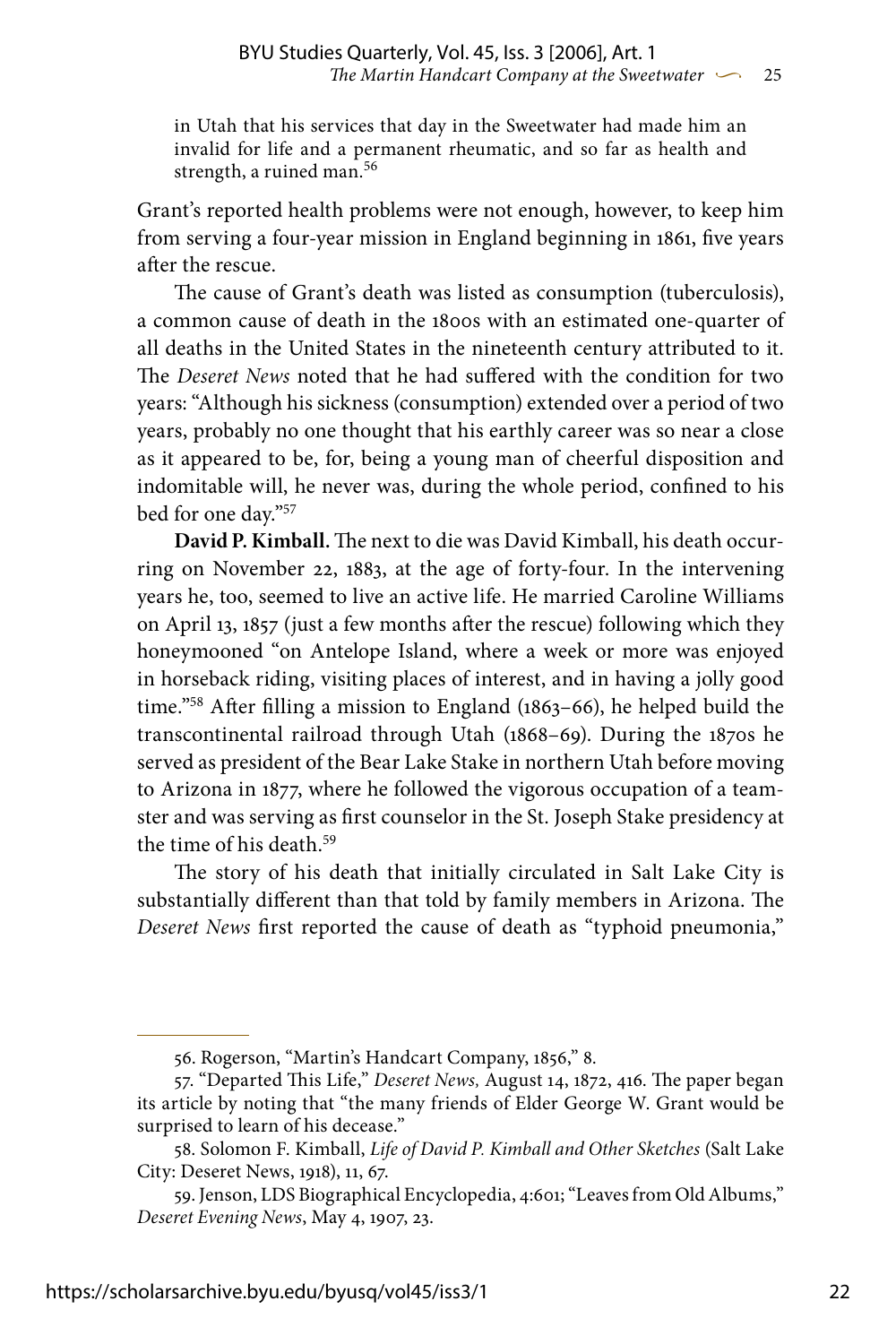a common by-product of typhoid fever.<sup>60</sup> Concerning his passing, the *Deseret News* initially noted that

in the winter of 1856, the year of the hand-cart company disaster, he with many others went out to meet and rescue the perishing immigrants. It was from wading rivers and working his way through snow banks, carrying the people in his arms, and performing such like offices of kindness, to the exposure of his own person, that he contracted a serious cold from the effects of which he never afterwards entirely recovered.<sup>61</sup>

The paper also reported that the end came quickly: "He seemed to have no idea of his approaching end, in fact expressed himself quite to the opposite of such a probability, remarking to his sister, Mrs. Helen M. Whitney, while visiting at her house, 'You will go, I think, before I do. I am not good enough to die. I shall likely live for many years."<sup>62</sup> The paper further noted:

He was, when he left here for the south, evidently in prime health, and expressed himself as feeling in excellent condition. He stated several times in our hearing that he purposed devoting the remainder of his days—little thinking they were so near a termination—to helping to build up the work of God on the earth, and doubtless this devotional sentiment remained with him to the end.<sup>63</sup>

Six days later, the *Deseret News,* in an apparent effort to correct misinformation that had appeared in print regarding the death of David P. Kimball, published extracts of a letter Helen M. Whitney received from her son Charles Whitney, who was present when David died at St. David, Arizona, and which provided a slightly different account of his death.<sup>64</sup> This variant account of his passing was later described in greater detail by Solomon F. Kimball in a biography of David P. Kimball, published in 1918, four years after Solomon's famous account of the Sweetwater rescue.<sup>65</sup> Although the *Life of David P. Kimball* reprints the famous quote when the rescue is discussed, later in the volume it describes the unique and inspiring circumstances surrounding David's death as told in contemporary family letters, including the letter of Charles Whitney to his mother.

<sup>60. &</sup>quot;Death of David P. Kimball: A Few Facts Relating to the Deceased," *Deseret Evening News,* November 21, 1883, 3.

<sup>61.&</sup>quot;Death of David P. Kimball," 3.

<sup>62.&</sup>quot;Death of David P. Kimball," 3.

<sup>63. &</sup>quot;Demise of Elder D. P. Kimball," *Deseret Evening News,* November 21, 1883, 2.

<sup>64. &</sup>quot;Called to Go: Particulars of the Death of Elder David P. Kimball," *Deseret Evening News,* November 27, 1883, 3.

<sup>65.</sup> Kimball, *Life of David P. Kimball,* 43–69.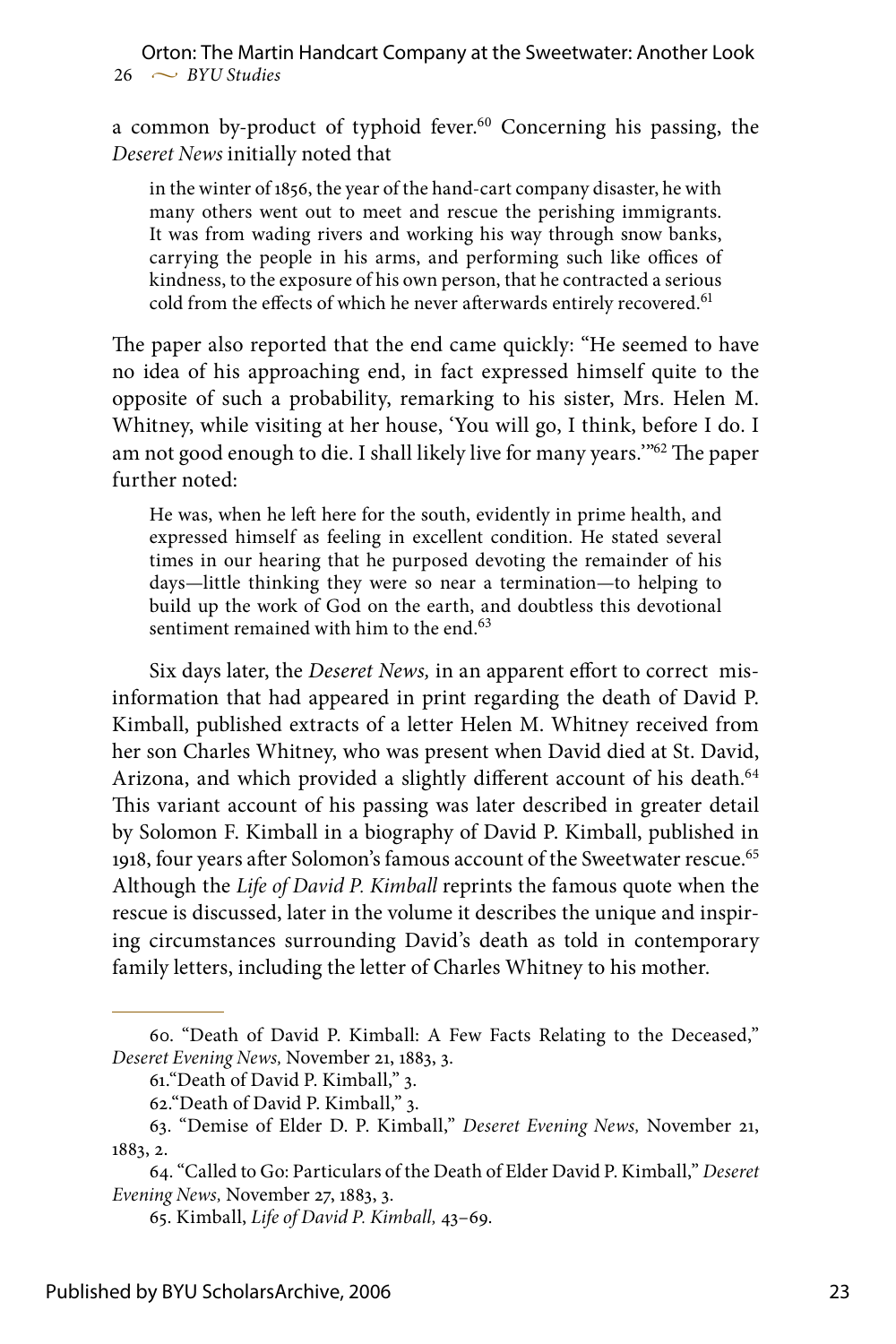In November 1881, David P. Kimball was "freighting goods from the Maricopa railroad station to Prescott" and "was caught in a snowstorm at Prescott, resulting in a severe cold which brought on pneumonia and lung fever."66 In January 1882, David reported to his sister Helen: "I took a very severe cold in a snowstorm . . . being clad in light clothing, which brought on pneumonia or lung fever."67 In spite of his illness, David pushed forward on the return trip. During this sickness, he had many visions, being visited often by his father, Heber C. Kimball. David wrote, "Father finally told me that I could remain two years, and to do all the good I could during that time, after which he would come for me."68 Later, David found himself stranded in the Arizona desert without food or water. As he neared death, his father and mother, Vilate, came to him from beyond the veil. After he had given up hope of living any longer, they gave him a drink and promised him that he would be rescued the next day. After recounting in detail what happened, David told his sister: "I know these things were . . . no dream but a glorious and awful reality."69

In the fall of 1883, nearly two years after the incident in the desert, David left his home in St. David, Arizona, for an extended visit to family and friends in Salt Lake City. Shortly after returning to Arizona, he died.

On the day of his death, Charles Whitney described to his mother what had transpired:

Uncle David died this morning at half-past six, easily, and apparently without a bit of pain. Shortly before he died, he looked up and called, "Father, father!" All night long he had called for Uncle Heber. You remember hearing him tell how grandpa came to him when he was lost on the desert, and how he pleaded for two more years and was given that much longer to stay. Last Saturday, the day he was so bad, was just two years from the day he was lost, and today is just two years from the day his father and mother came to him and gave him a drink of water, and told him that his friends would find him and he should live two years longer. He knew that he was going to die, and bade Aunt Caroline goodby, day before yesterday.70

<sup>66.</sup> Kimball, *Life of David P. Kimball,* 43.

<sup>67.</sup> David P. Kimball to Helen M. Whitney, January 8, 1882, published in Kimball, *Life of David P. Kimball*, 43–44.

<sup>68.</sup> David P. Kimball to Helen M. Whitney, January 8, 1882, 51.

<sup>69.</sup> Kimball, *Life of David P. Kimball*, 55.

<sup>70.</sup> Letter of Charles S. Whitney, November 22 [*sic*], 1883, published in Kimball, *Life of David P. Kimball*, 67–69. Extracts of Charles S. Whitney's letter were also published in "Called to Go. Particulars of the Death of Elder David P. Kimball," *Deseret Evening News,* November 27, 1883, 3, six days after the paper published its first account of Kimball's death.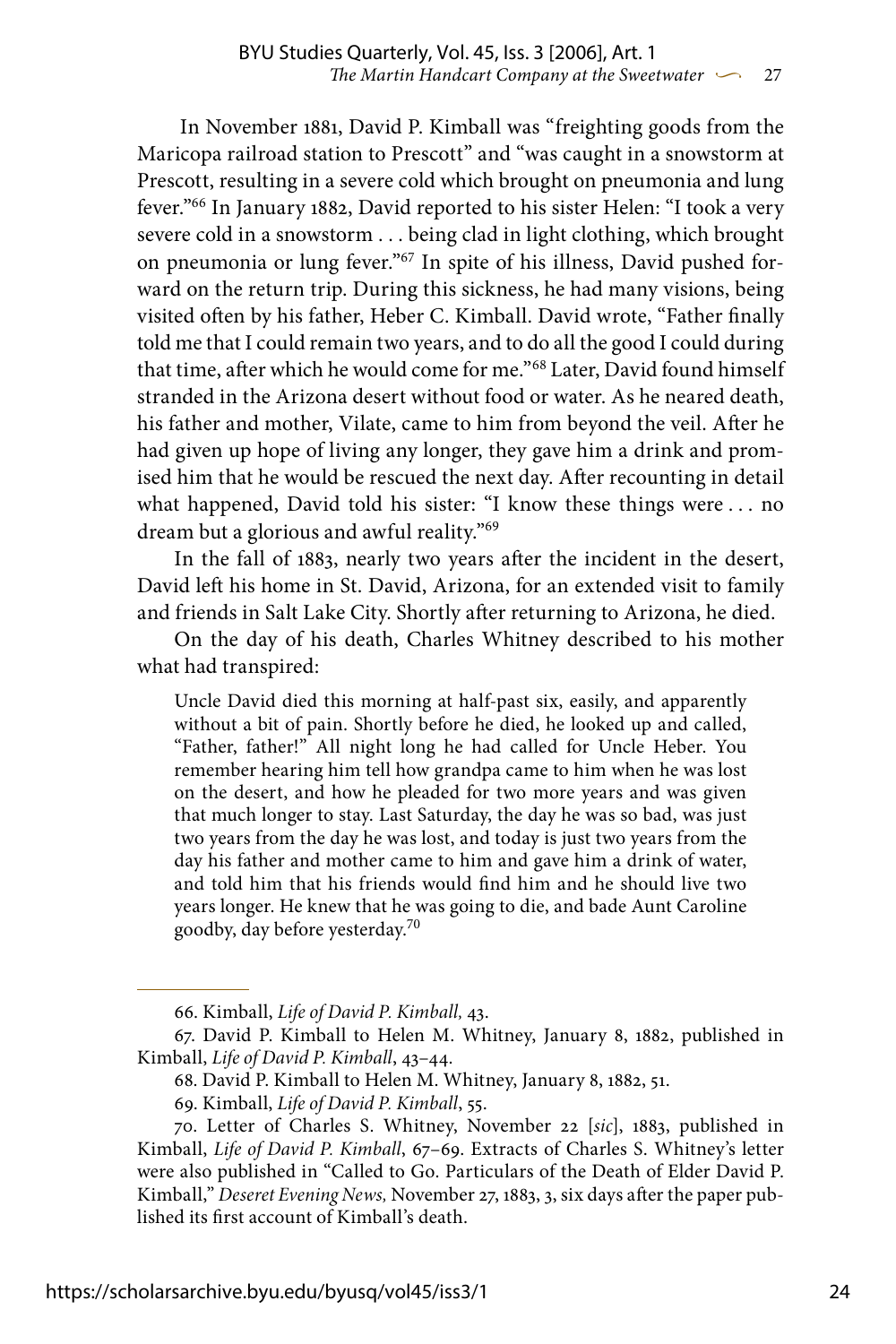**C. Allen Huntington.** Huntington, who died on November 16, 1896, a few weeks shy of his sixty-fifth birthday, became the renegade of the group, and in March 1860 he was serving time in the Utah territorial penitentiary.<sup>71</sup> This was not his only run-in with the law.72 In 1880 he was living in the southern Utah mining community of Silver Reef. By the 1890s he worked as a hired hand at Lee's Ferry on the Colorado River. He was employed at the ferry when he died in nearby Kanab, Utah. No cause of death was given.<sup>73</sup>

**Ira Nebeker.** Nebeker died April 19, 1905, one month short of his sixtyfifth birthday. In 1861, five years after the rescue, he moved to southern Utah, which was still a sparsely settled region of the territory. Eight years later he was one of the original settlers called to the Bear Lake Valley, where he helped found Laketown. Called as the bishop of the Laketown Ward in 1869, he served more than thirty-five years in that capacity until November 1904,<sup>74</sup> when he was "released on account of ill health."<sup>75</sup>

The cause of Nebeker's death was reported as Bright's Disease,<sup>76</sup> a form of kidney failure. The *LDS Biographical Encyclopedia* noted that "the exposures and hardships" he endured while "many times wading in the icy cold Sweetwater and carrying on his back enfeebled immigrants" had "greatly undermined his otherwise strong constitution." In spite of this, he supported himself through the occupation of "stockman

<sup>71.</sup> In a March 26, 1860, letter to Nathaniel V. Jones, George A. Smith wrote that "The Probate Court of this county has been overhauling the horse and cattle thieves. Indictments have been found against Martin Wheeler, Moroni Clawson, Isaac Neibaur, Chas. Manhard, C. Allen Huntington, Truelove Manhard, James Covey and W. W. Wheeler and others. M. Wheeler, C. A. Huntington, Moroni Clawson, and Truelove Manhard were sentenced to the penitentiary for various terms." George A. Smith to Nathaniel V. Jones, March 26, 1860, in Journal History of the Church, March 26, 1860, Church Archives, microfilm copy in Harold B. Lee Library, Brigham Young University, Provo, Utah.

<sup>72.</sup> In 1889, Landon Gibson wrote his brother about meeting Huntington: "Al Huntington has a big scar on the back of his head, and this morning I asked him how he came by it. He told me he had an argument with a 'Greaser' and he had cut him. I asked him what he did to him, and he saide he wouldnt tell me, but added, 'Twelve of my Countrymen said I did the right thing.'" Langdon Gibson to Dana Gibson, December 25, 1889, copy included in Otis Marston Collection, Huntington Library, San Marino, Calif.

<sup>73.</sup> John Hislop to Mr. Stanton, November 30, 1896, copy included in Otis Marston Collection.

<sup>74. &</sup>quot;Laketown. Mourn the Death of Bishop," *Deseret Evening News*, April 29, 1905, 11.

<sup>75. &</sup>quot;Utah Pathfinder Goes to His Rest," *Deseret Evening News,* April 26, 1905, 2. 76. "Laketown. Mourn the Death of Bishop," 11.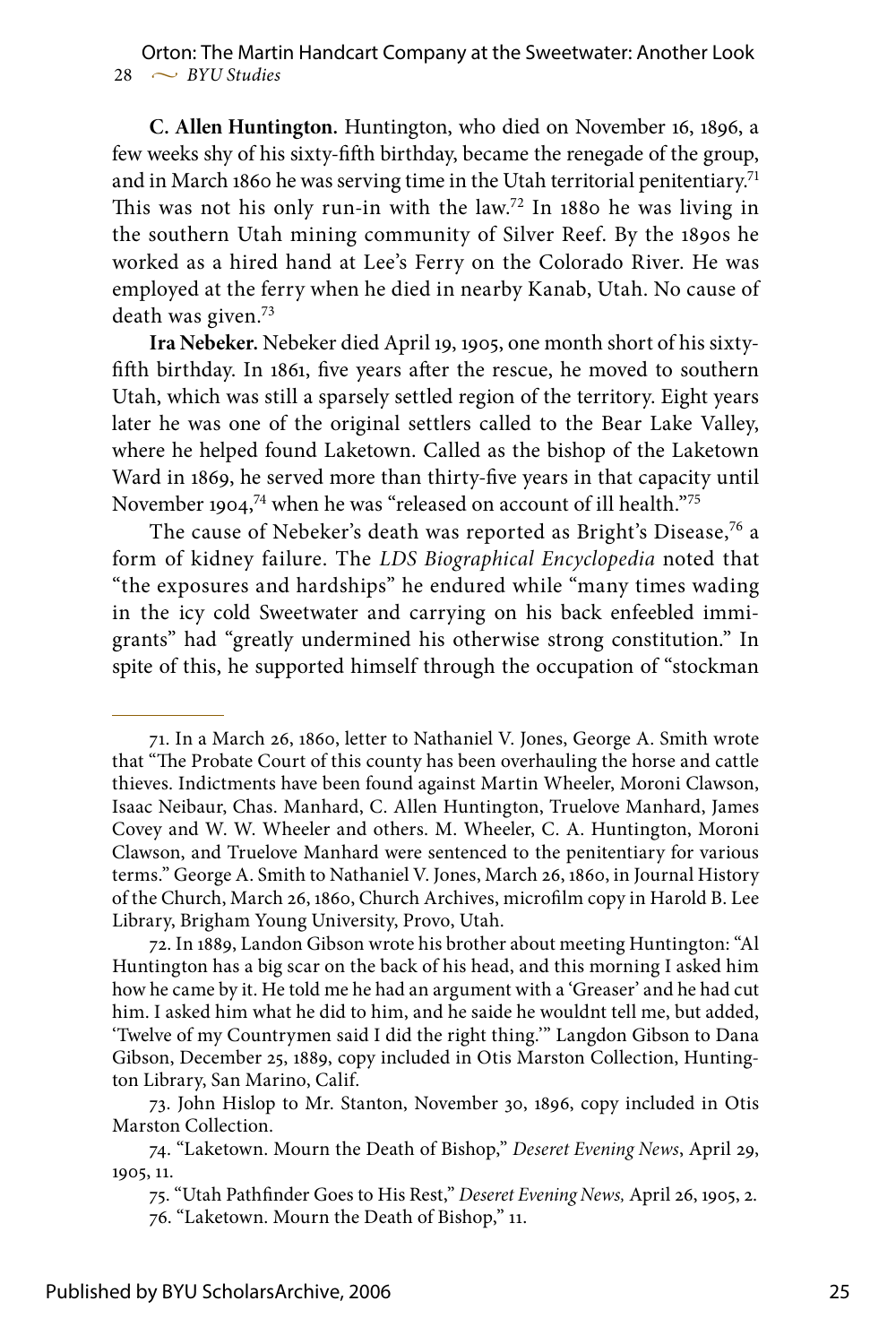and farmer."77 The *Deseret News* stated that in addition to the 1856 rescue, Nebeker also served in the "Indian wars" as a "member of Capt. R. T. Burton's company and performed extensive service in that command. It was due to these early exposures that complaints set in from which Mr. Nebeker never fully recovered."78

**Stephen W. Taylor**. Taylor, the last of the group to die, was eighty-four years old at the time of his death, which occurred in 1920, six years after Solomon Kimball's account appeared in print. Within a few months of the 1856 rescue, Taylor was serving as a "messenger in the territorial legislature." In 1865 he was part of the detachment mustered under the direction of Robert T. Burton during the Black Hawk War. Two years later he was appointed sheriff of Summit County. From 1869 to 1871 he fulfilled a mission to England, then served as a Salt Lake City police officer from 1874 to 1876. He spent the last part of his life as a stockman and farmer.<sup>79</sup>

### **What Did Brigham Young Promise the Rescuers?**

Solomon F. Kimball's assertion that Brigham Young publicly proclaimed that this one heroic act alone guaranteed "everlasting salvation in the Celestial Kingdom; worlds without end" is the only account of such a statement. What is meant by the statement is not entirely clear. Perhaps Brigham was using hyperbole occasioned by his strong feelings concerning the rescue to drive home a point. Perhaps it was a statement of praise and gratitude. Perhaps it was a conditional promise, such as those found in a patriarchal blessing, rather than an absolute pronouncement of eternal judgment. What seems to be clear, however, is that Young was not proclaiming that Latter-day Saints are saved by one act—although individuals will be rewarded for the good they do—but "by obedience to the laws and ordinances of the gospel" (A of F 3).

Before sending out the rescue company, Brigham did make comments tying together the rescue and exaltation. While calling for individuals on October 5, 1856, to assist the stranded pioneers, he told the congregation assembled in the Bowery:

I will tell you all that your faith, religion, and profession of religion, will never save one soul of you in the celestial kingdom of our God, unless you carry out just such principles as I am now teaching you. Go and bring in those people now on the Plains, and attend strictly to those

<sup>77.</sup> Jenson, *Latter-day Saint Biographical Encyclopedia,* 2:34.

<sup>78. &</sup>quot;Utah Pathfinder Goes to His Rest," 2.

<sup>79. &</sup>quot;Stephen Wells Taylor, Pioneer of 1848, Dies," *Deseret Evening News,* March 22, 1920, 8.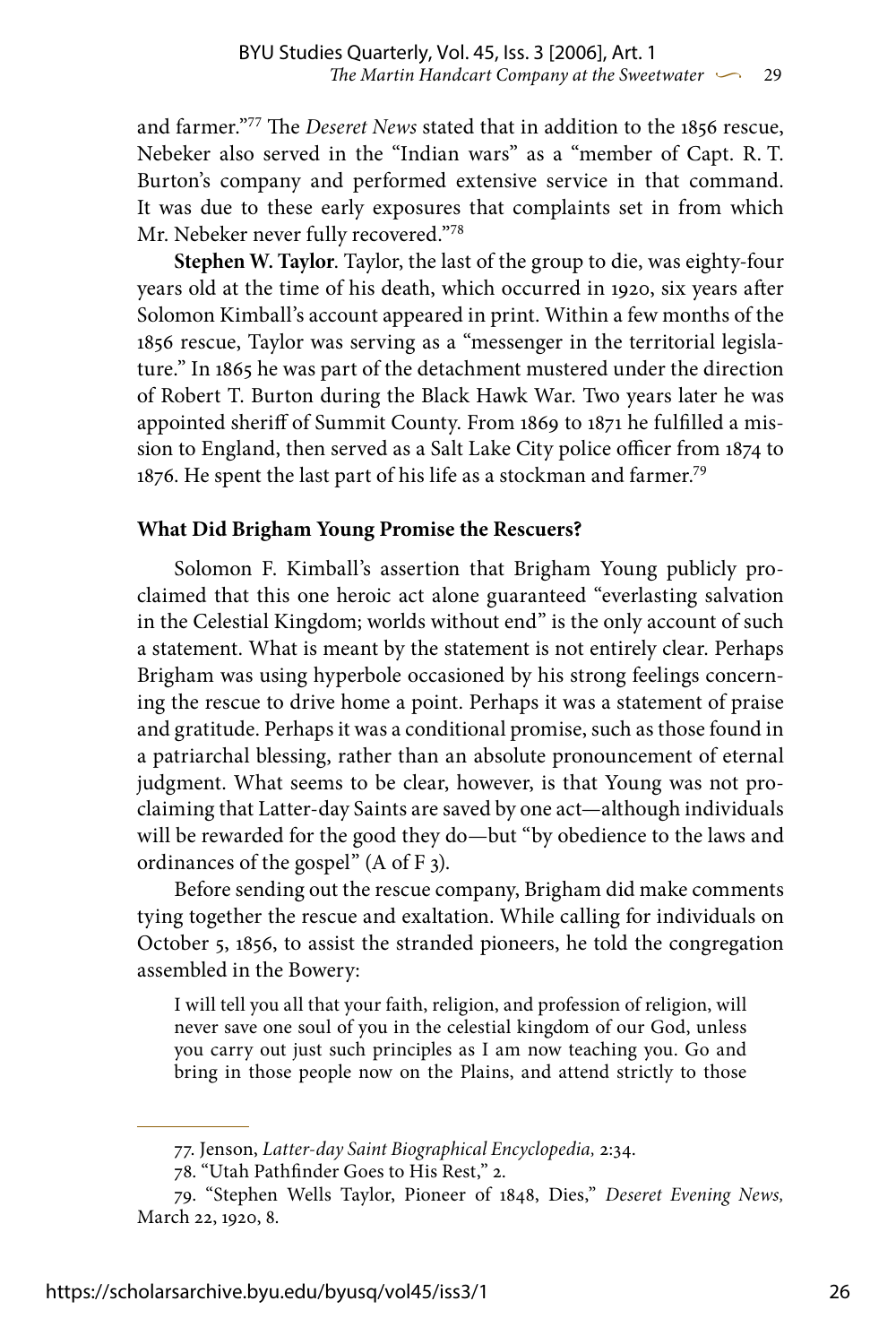things which we call temporal, or temporal duties, otherwise your faith will be in vain; the preaching you have heard will be in vain to you, and you will sink to hell, unless you attend to the things we tell you.<sup>80</sup>

On December 4, 1856, only days after the Martin Company reached the Salt Lake Valley, Heber C. Kimball made public comments regarding the rescue company. He mentioned four individuals by name, only two of whom were involved in the Sweetwater Crossing and only one of which was mentioned by Solomon Kimball:

Brother Brigham says that he will have hundreds and thousands of boys right here that will help us with a power greatly increased beyond that of their fathers, and I know that it will be so. When boys go back on the Plains to encounter storms and rescue the suffering, as did David P. Kimball, Stephen Taylor, Joseph A. Young, Ephraim Hanks, and many others, it makes me feel well. . . . Those boys acted valiantly, having been trained up amid the Saints.

Brother Ephraim Hanks has put a feather in his cap, through his noble conduct in aiding our belated immigration, he has unsheathed his sword upon the side of doing good, and I exhort him not to sheath it again.<sup>81</sup>

A little more than two weeks later, December 21, 1856, after the last of the stranded emigrants had reached the Salt Lake Valley, Heber C. Kimball again addressed the issue of the rescue: "God bless those men who went to the rescue of our late immigration, and all who have in anywise assisted it; also those who have come in this season, if they live their religion and appreciate their blessings."82 In addition to stressing the responsibility all individuals have in assisting their fellow men in times of crisis, both Brigham Young and Heber C. Kimball stressed the need for the Saints to endure to the end. "If the Saints cannot endure, and endure to the end, they have no reason to expect eternal salvation," Young proclaimed on September 16, 1855, the year prior to the rescue.<sup>83</sup> In June 1859 Young stated: "All I ask is for the grace of God to enable us to endure to the end and be saved.... Those only have the promise of salvation who endure to the end; and all I ask is that we may have faith to endure."84 The following month he proclaimed: "He that endures to the end the same shall be saved. Not to

<sup>80.</sup> Brigham Young, in *Journal of Discourses*, 26 vols. (Liverpool: F. D. Richards, 1855–86), 4:113, October 5, 1856.

<sup>81.</sup> Heber C. Kimball, in *Journal of Discourses*, 4:137, December 4, 1856. Heber Kimball's remarks were delivered at the funeral of Jedediah M. Grant, held four days after the Martin Company reached Salt Lake City.

<sup>82.</sup> Heber C. Kimball, in *Journal of Discourses*, 4:144, December 21, 1856.

<sup>83.</sup> Brigham Young, in *Journal of Discourses,* 3:1, September 16, 1855.

<sup>84.</sup> Brigham Young, in *Journal of Discourses,* 7:165–66, June 5, 1859.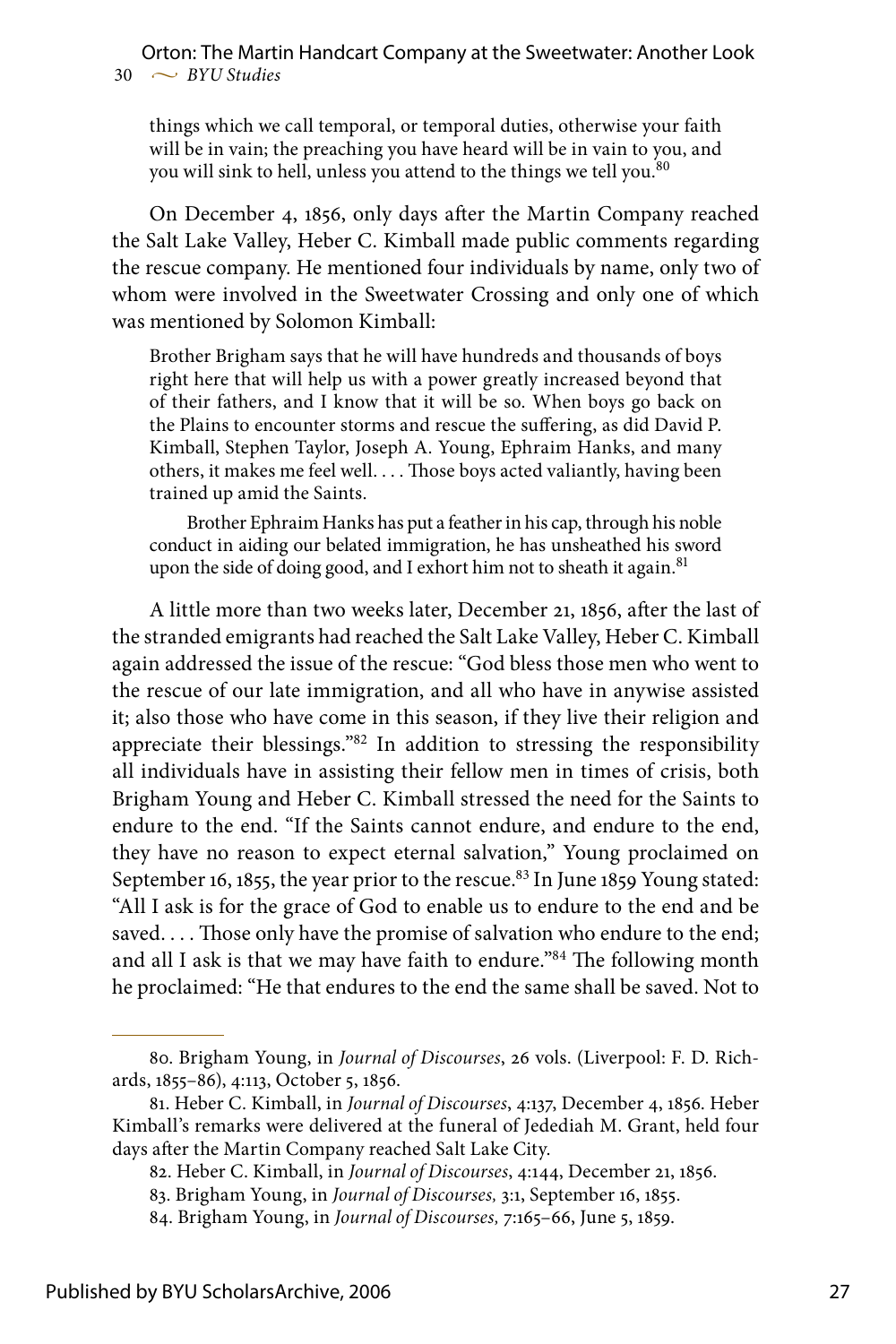run for a season and then turn away; but those who endure to the end will receive a fulness of joy."85

The statements by Heber C. Kimball and Brigham Young are consistent with truths taught in scripture concerning the need for individuals to endure to the end. D&C 53:7 reads, "I would that ye should learn that he only is saved who endureth unto the end." D&C 20:32–34 states, "There is a possibility that man may fall from grace and depart from the living God; Therefore, let the Church take heed and pray always, lest they fall into temptation; Yea, and even let those who are sanctified take heed also." The Old Testament prophet David is frequently held up as an example of this doctrine. Although he risked his life as a young man against Goliath to save his people, he later transgressed. The Lord told Joseph Smith that as a result of his later actions, David "hath fallen from his exaltation" (D&C 132:39).86

Crozier Kimball, a son of David P. Kimball, provides some valuable insight into Brigham Young's statement promising exaltation. According to Crozier, Brigham Young called David into his office prior to the start of the rescue and said, "David, I know the blood that runs in your veins. I know that you will not let even death, if it be necessary, stop you from saving these people."87 According to David P. Kimball's descendents, his actions in aiding the stranded emigrants, including assisting at the Sweetwater, evidenced his determination to follow the prophet even if it cost him his life. They feel that it was David's effort to follow counsel that led to Brigham Young's statement, although it cannot be determined whether the statement referred to immortality, eternal life, was an expression of gratitude, or whether Young had something else in mind.

While much of the focus on Brigham Young's reaction to the rescue has naturally been on the statement promising exaltation, Solomon Kimball reported that it was not the only comment the Mormon prophet made regarding the rescuers at the Sweetwater. In 1908 Solomon Kimball first wrote about the Sweetwater crossing in a little noted article entitled "Our Pioneer Boys." He described the rescue in much the same terms as he did in 1914 but included a different promise which has come true: "When

<sup>85.</sup> Brigham Young, in *Journal of Discourses,* 7:7, July 3, 1859.

<sup>86.</sup> Other scriptures discussing the need to endure to the end include Matt. 10:22; Matt. 24:13; 1 Ne. 13:37; 2 Ne. 9:24; 2 Ne. 31:18–20; 3 Ne. 15:9; 3 Ne. 27:16–17; D&C 10:67–69; D&C 14:7; D&C 18:22; D&C 20:25, 29; and D&C 50:5.

<sup>87.</sup> Marva Jeanne Kimball Pedersen, *Crozier Kimball: His Life and Works*  (Salt Lake City: Crozier Kimball Family, 1995), 7.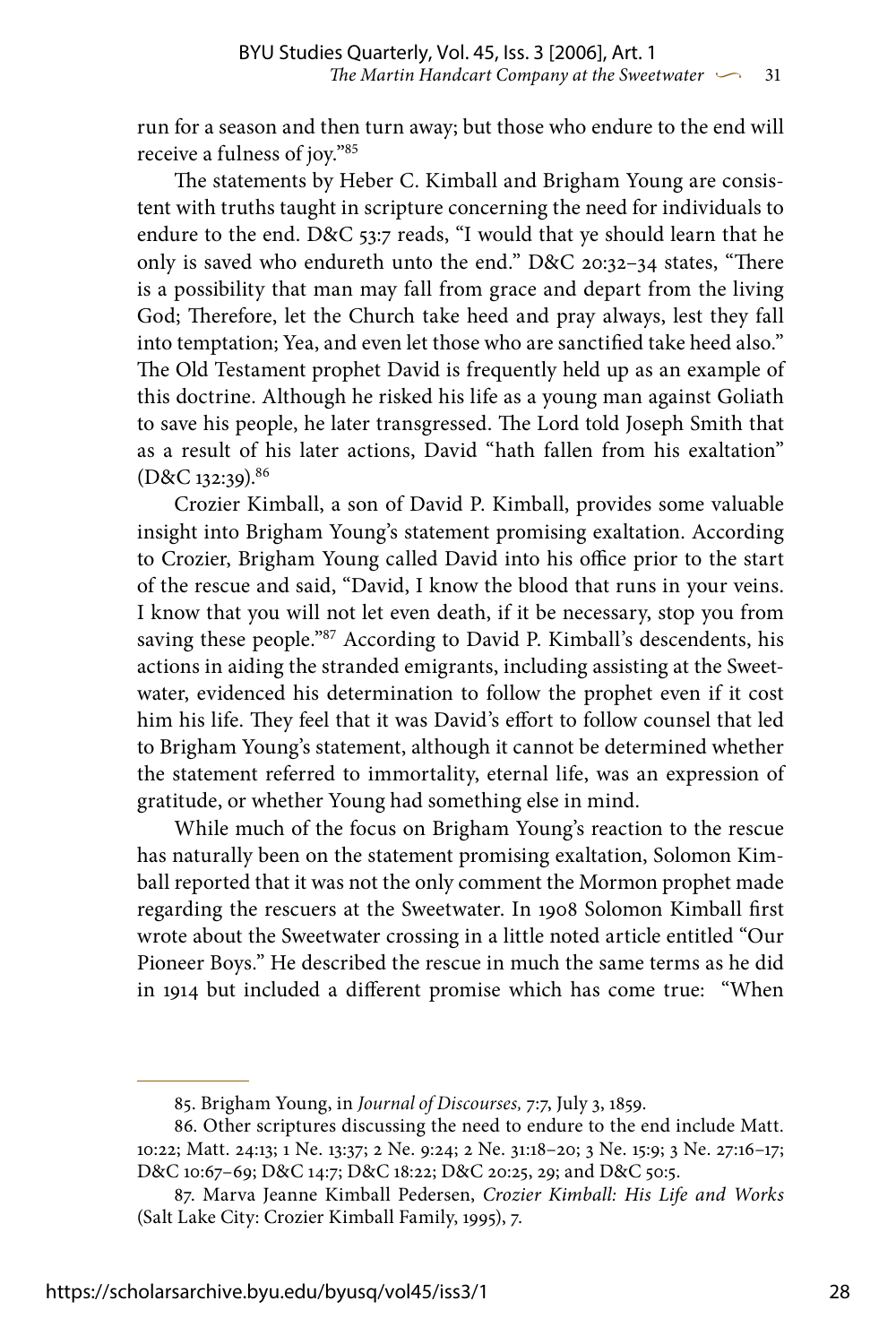President Brigham Young heard of this heroic act, he wept like a child, and declared that this act alone would immortalize them."88

### **The Sweetwater Crossing in Perspective**

What happened at the Sweetwater was truly inspiring, and the rescuers who braved the frigid water are indeed deserving of praise. But they are not alone in this regard. In truth, the crossing was only one aspect of a massive, heroic rescue effort. For two months the best of human nature was on display as a virtual army of Latter-day Saints from the Salt Lake Valley answered Brigham Young's call to go to the aid of strangers. The unselfish attitude manifested by the rescuers at the Sweetwater was simply characteristic of the generous and varied assistance given to the Martin Company throughout November 4 and subsequently provided company members until they reached the Salt Lake Valley on November 30. At the same time, similar help was being given to the other emigrant companies stranded on the trail, including the Willie Handcart Company and the Hunt and Hodgetts wagon trains that followed in the wake of the handcarts, until they reached their Zion.<sup>89</sup>

During the fall and winter of 1856, many of the "Minute Men" passed through hardships that few persons could have endured. This was the hand-cart season, when so many emigrants perished from cold and hunger. The last hand-cart company that season, numbering about six hundred, were rescued by a party of these young heroes on the Sweetwater, near where it flows through Devil's Gate, Wyoming. Nearly onethird of these pilgrims died before reaching Salt Lake valley. Three of our brave young men, under twenty years of age, carried on their backs upwards of five hundred of these freezing people across the Sweetwater river, breaking the ice before them as they waded from shore to shore. At that time they contracted colds that finally terminated in their deaths. When President Brigham Young heard of this heroic act, he wept like a child, and declared that this act alone would immortalize them. Their names are George W. Grant, C. Allen Huntington, and David P. Kimball.

89. Prior to reaching the Martin Company, the rescuers encountered the Willie Company east of Rocky Ridge. Daniel W. Jones noted of that experience: "On arriving we found them in a condition that would stir the feelings of the hardest heart. They were in a poor place, the storm having caught them where fuel was scarce. They were out of provisions and really freezing and starving to death. . . . We did all we could to relieve them. The boys struck out on horseback

<sup>88.</sup> Solomon F. Kimball, "Our Pioneer Boys," *Improvement Era* 11 (July 1908): 679. The entire section on the rescue (pages 678–79) states: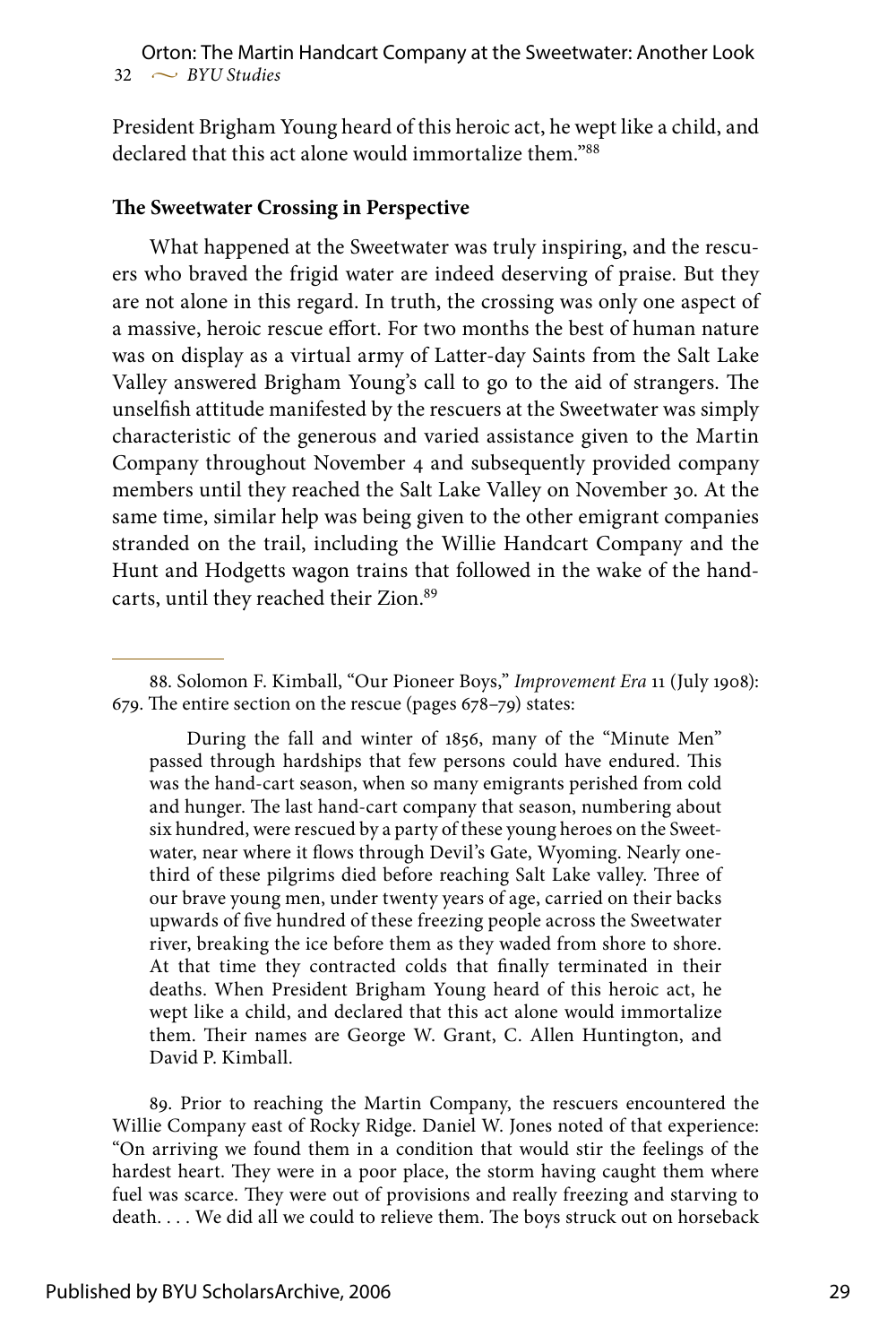Given the extent of the succor provided the snowbound emigrants, it is not surprising that while Patience Loader Archer was grateful for the help she received at the Sweetwater, she chose to direct her praise to all the relief party, not just those at the river: "What brave men they must have been to start out from Salt L City in the midle of winter in search of us poor folks," she wrote, for "when thay left the city thay did not know how far thay would have to travle in the snow before they would find us."90

Archer's sentiments were echoed by fellow Martin Company member John Jaques in his final installment article for the *Salt Lake Herald.* In addition to those who traveled out to help the emigrants, he also noted those whose assistance occurred at Salt Lake, either by donating items such as food, clothing, and wagons to supply the relief companies prior to the rescue, or later by opening their homes to the emigrants following it:

A most commendable spirit of liberality was manifested by the residents of this valley, not only in hospitable and kindly attention to the emigrants after their arrival here, but in making donations of provisions and clothing and in sending hundreds of wagons, with horse, mule, and ox teams, to the relief of the snowed-up and winter-bound company.

90. Archer, Reminiscences, 187. Daniel W. Jones noted that among the rescuers in his group

there was some expectation of meeting the first train, Brother Willie's, on or about Green river. We began to feel great anxiety about the emigrants as the weather was now cold and stormy, and we, strong men with good outfits, found the nights severe. . . . Our hearts began to ache when we reached Green river and yet no word of them. . . .

At the South Pass, we encountered a severe snow-storm. After crossing the divide we turned down into a sheltered place on the Sweetwater. While in camp and during the snow-storm two men were seen on horseback going west. . . . On reaching us they proved to be Brothers Willie and J. B. Elder. They reported their company in a starving condition at their camp then east of Rocky Ridge. . . . We started immediately through the storm to reach Brother Willie's camp. (Jones, *Forty Years among the Indians,* 63–64)

The *New York Herald* later reported that the rescuers who left the valley pushed on, despite the weather, while others turned back: "Gov. Brigham Young . . . dispatched some men and provisions to their relief; but these were met by the mail party returning to the city again, having been turned back by the violence of the storms they encountered." "News from the Plains," *New York Herald,* January 22, 1857, 2.

and dragged up a lot of wood; provisions were distributed and all went to work to cheer the sufferers. Soon there was an improvement in camp." Jones, *Forty Years among the Indians*, 64.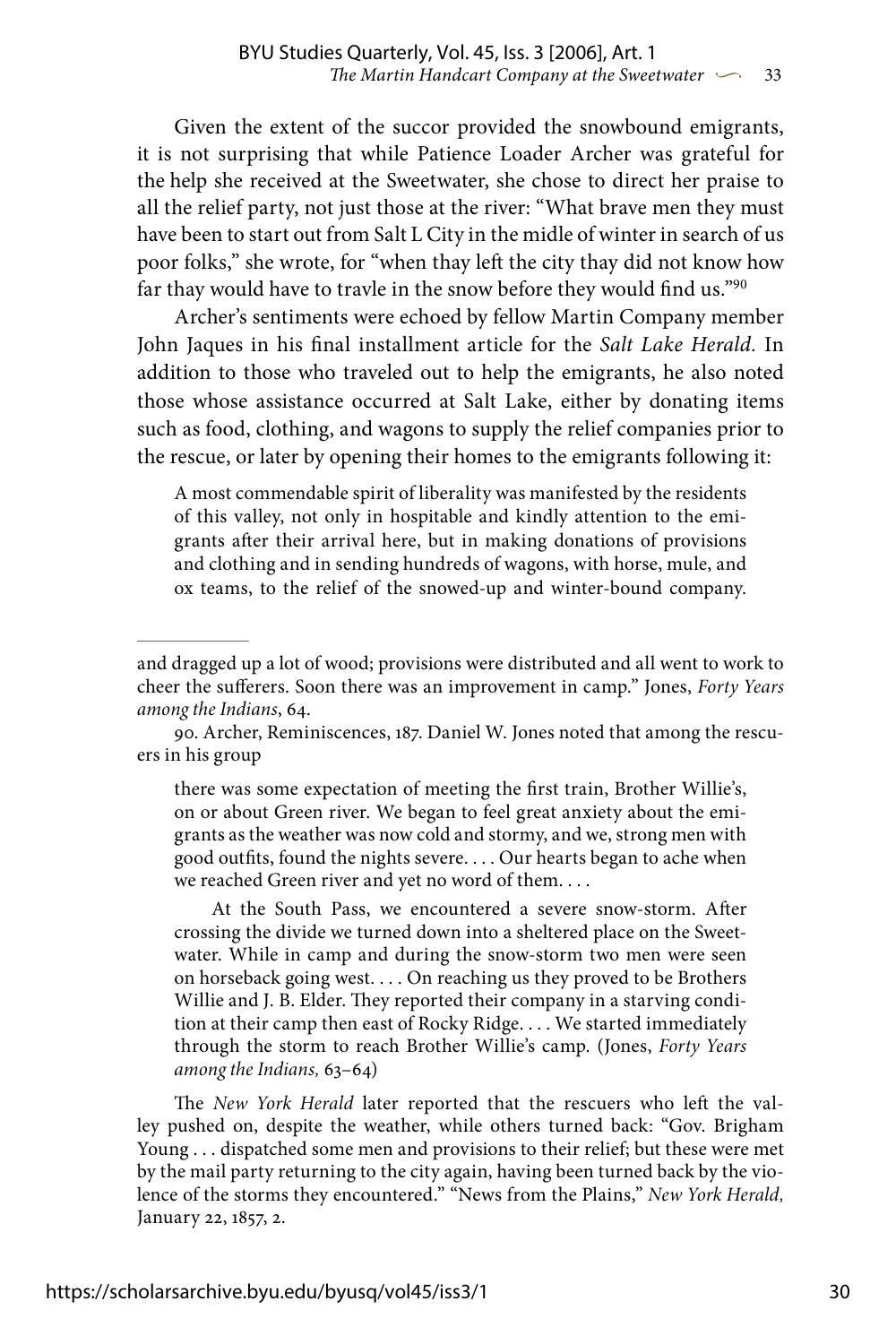Too much can hardly be said of the self-denying exposure, privations, and labors of those who went with the teams from this city to help the emigrants along. Everybody who went out to meet the company, or who contributed anything to relieve it, might pardonably wish his or her name inserted herein to that effect. But if so, and if I and you were anxious to accommodate all such, how could I find the time or you the space for this friendly detailed acknowledgment.<sup>91</sup>

Even as these handcart pioneers directed their praise towards all those who came to their aid, the other aspects of the rescue began to take a back seat to the river crossing. As the emphasis began to narrowly focus on three men at the Sweetwater, some frustration was manifested by individuals whose contributions were increasingly being overlooked.

Although Daniel W. Jones did not address the issue specifically in his autobiography, he likely was referring to the attention Kimball, Grant, and Huntington were receiving when he wrote: "We did all we possibly could to help and cheer the people. Some writers have endeavored to make individual heroes of some of our company. I have no remembrance of any one shirking his duty. Each and everyone did all they possibly could and justice would give to each his due credit."92

Members of the Martin Company echoed Jones's assessment. They reported that the assistance the relief party provided at the Sweetwater was only one aspect of the needed help they received throughout the day on November 4.

Heber McBride recalled that the young men from the valley were "workers": "As they were hearty and strong they took upon themselves to [do] all the work about Camp." Regarding the help they provided his widowed mother and his siblings he wrote, "The men came and took the tent down and fixed our load on our cart." McBride was likewise moved by the fact that as the company undertook the day's journey, boys from the valley "went ahead and broake the road," thus making the path easier for the majority of the company that still had to walk.<sup>93</sup>

The Sweetwater was not the only body of water the emigrants had to cross that day. Shortly after leaving Devil's Gate and prior to reaching the Sweetwater, the company had to cross a small stream. With the memory of the Platte River crossing fresh in her mind, Patience Loader Archer found it difficult to hold back her emotions and was grateful for the help

<sup>91.</sup> Jaques, "Some Reminiscences," *Salt Lake Daily Herald,* January 19, 1879, 1.

<sup>92.</sup> Jones, *Forty Years among the Indians*, 70.

<sup>93.</sup> McBride to Ririe, 1923.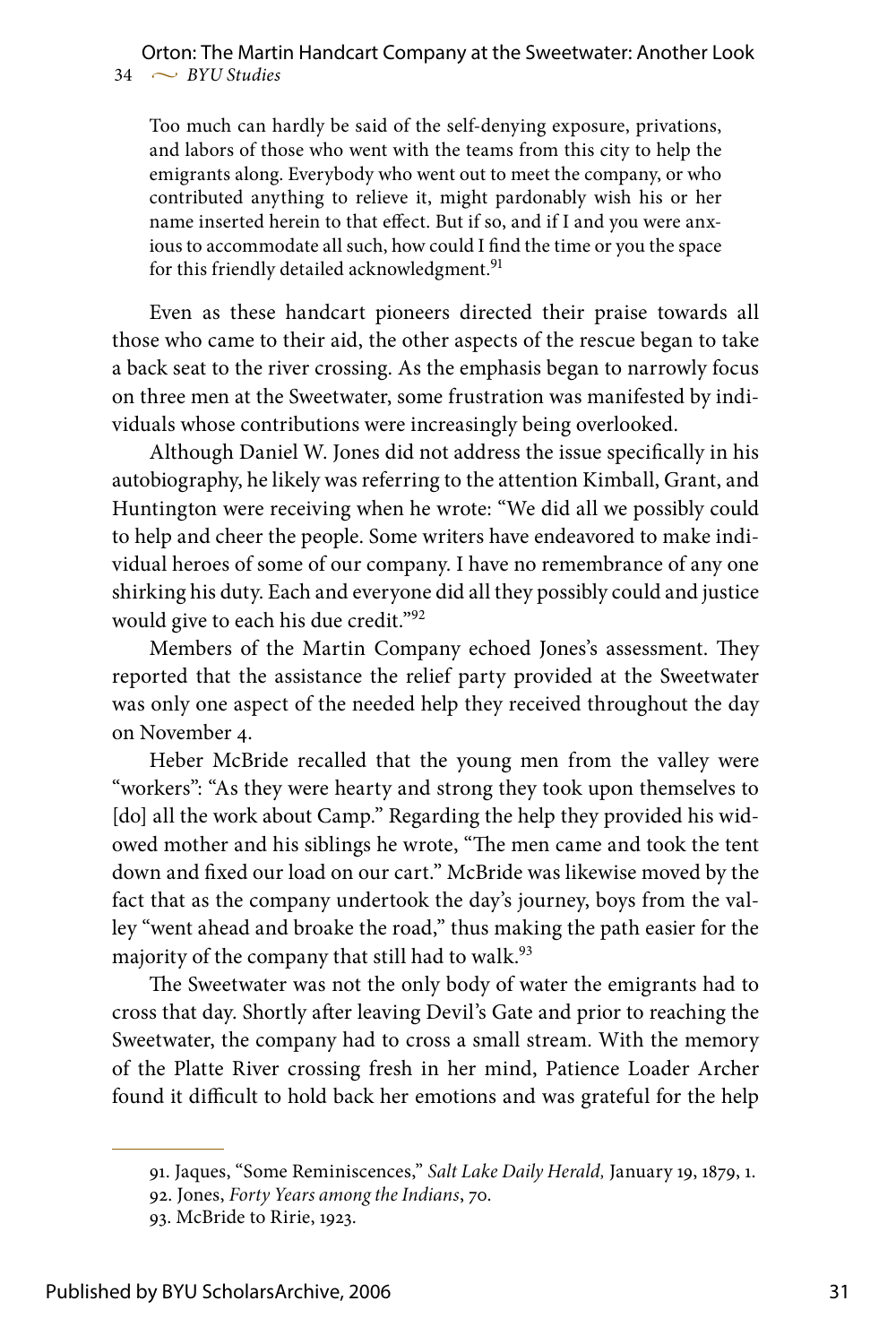she received at the stream and for the rescuers' promise of future help at the river:

As we started out from camp there was quite a nomber of the breathren from the valley standing in readyness to help us across the stream of water with our cart I was feeling somewhat bad that morning and when I saw this Stream of water we had to go through I fealt weak and I could not Keep my tears back I fealt ashamed to let those breathren see me sheding tears I pulled my old bonnet over my face as thay should not See my tears one brother took the cart and another helped us girls over the water and Said we should not wade the cold water any more and tryed to encurage us.<sup>94</sup>

Once the handcart pioneers reached the cove where they were to camp for the night, a great amount of work still needed to be done. Wood had to be gathered, fires built, meals provided, and tents pitched. The rescuers took as much of the burden of these vital needs as possible, with much of this responsibility falling upon those who had taken the weaker members of the company in wagons. Heber McBride recalled that at the cove "the men from Salt Lake would clean off the snow and pitch the tents and get wood for all the families that had lost their Father and then they would help the rest what they could."95 Concerning the reunion with his mother who had preceded him to the cove, McBride wrote, "We went into a cove in the mountain and got out of the wind and when we got there the tent was up and Mother and Mrs. [Mary Ann] barton [were] sitting by a good fire." McBride further noted that the rescuers "put the tents up and got wood and took care of Mother [who was very ill] and the 3 little ones."96

Harvey Cluff, one of the rescuers with the Martin Company, would later modestly write:

Every possible assistance from the boys from Utah was freely given. And these young hardy men from the Rockies were a mighty force and power in the salvation of that people. . . . In this instance [carrying pioneers across the river], as in many others, the value of the boys from Zion was a great help to the weary Saints. Camp was made, tents set, supper over and the people retired for the night.<sup>97</sup>

<sup>94.</sup> Archer, Reminiscences, 182.

<sup>95.</sup> Heber Robert McBride, Autobiography, photocopy of typescript, 14, Church Archives.

<sup>96.</sup> McBride to Ririe, 1923. Like Margaret McBride, Mary Ann Barton had also been widowed during the journey.

<sup>97.</sup> Cluff, "Harvey Cluff's Account of the Rescue," 235–36.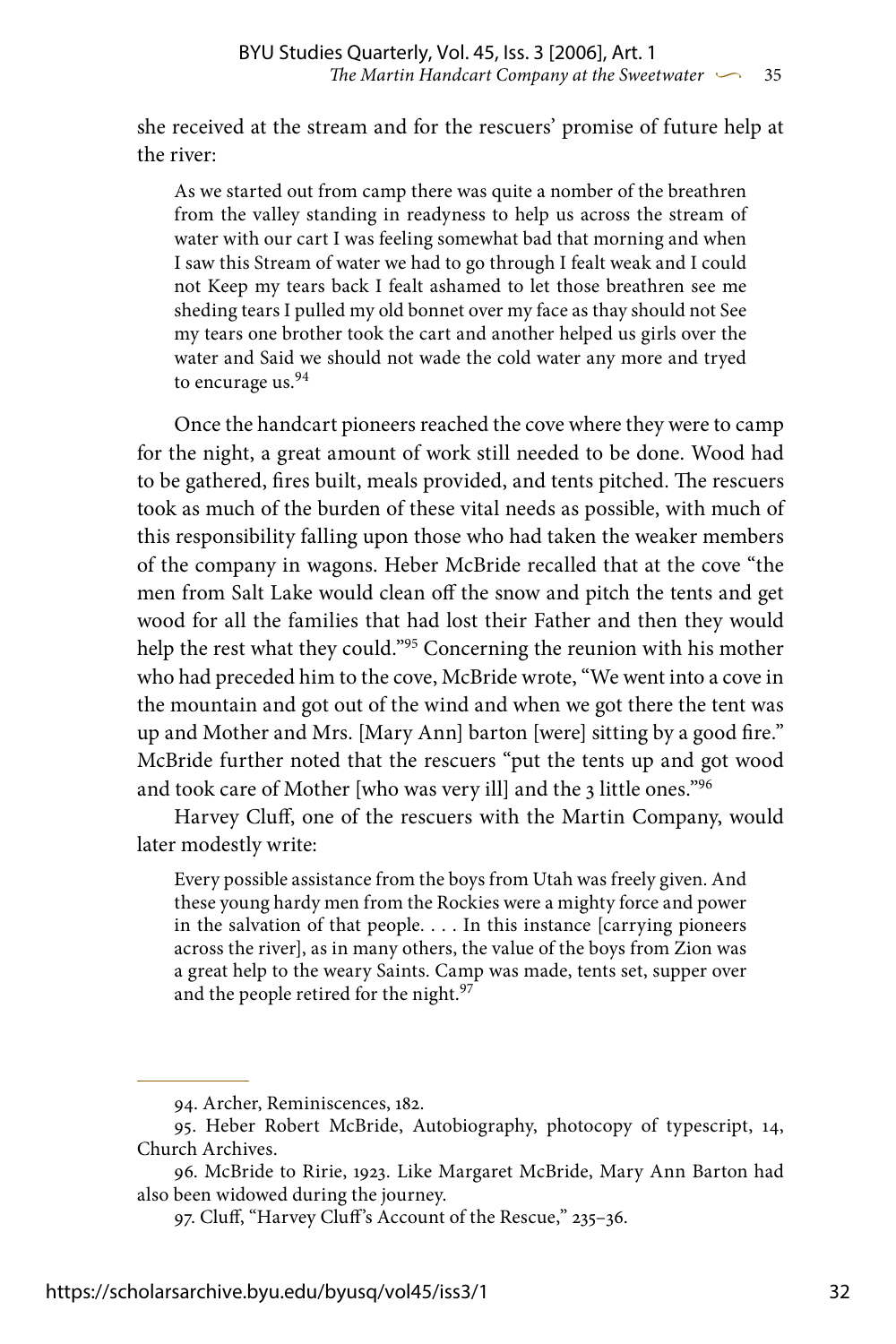Except for the Sweetwater crossing, the story of the day's travel would be repeated with only slight variation until the company reached Salt Lake City three weeks later. The aid offered took diverse forms and occurred at various places but undoubtedly contributed to the significant decrease in the number of deaths that occurred among members of the handcart company after the rescuers reached them.

In the final analysis, the Sweetwater crossing needs to be understood in perspective. It is not *the* rescue story, but *a* story of the rescue effort. While the story of the rescue extends far beyond the crossing, that aspect has taken on a life of its own in part because of how it has been romanticized and in part because it also fills a human need to attach names and faces to events.

The scores who answered the call to help the emigrants in the Willie, Martin, Hunt and Hodgetts companies all did so at the peril of their lives, not just those who were at the Sweetwater. Prior to the crossing the rescuers were exposed to conditions similar to those that trapped the handcart pioneers. For those rescuers with the Martin Company, there was still more than three weeks' exposure to snow, cold, and wind after the crossing and before they reached the Salt Lake Valley, and for those with the Hunt and Hodgetts companies, the exposure was even longer. The cumulative effect of this prolonged exposure to cold took its toll—even on rescuers who did not ferry people across the icy waters of the Sweetwater. It is not surprising that as the Sweetwater crossing increasingly became *the* rescue story, the history of individuals who suffered ill health as a result of going to the aid of the stranded pioneers became tied to that crossing.<sup>98</sup>

What transpired at the Sweetwater should not be discounted, but neither should the contributions made by all the Latter-day Saints who came to the aid of the stranded pioneer companies be overlooked. Many

<sup>98.</sup> One such man was Leonard Rice, who died in September 1886 at the age of fifty-seven. Family tradition ties him to the icy waters of the Sweetwater because of later physical problems, although his assistance was rendered to the company to the west of Rocky Ridge. Arrested in 1886 for being a polygamist, he reportedly was taken from his home in Farmington, Utah, to Salt Lake City in an open buggy during a rainstorm. During the journey he caught a severe cold which got worse during his brief confinement in the penitentiary. "Twelve days after his arrest, on September 12, 1886, he died at his home in Farmington." His biographer noted: "By that time the cold had settled in his kidneys which had been left in a weakened condition since the day he had caught cold from wading with the stranded emigrants through the ice and mud of the Sweetwater many years before." "Leonard Rice and Lucy," in Carter, *Our Pioneer Heritage,* 11:39.